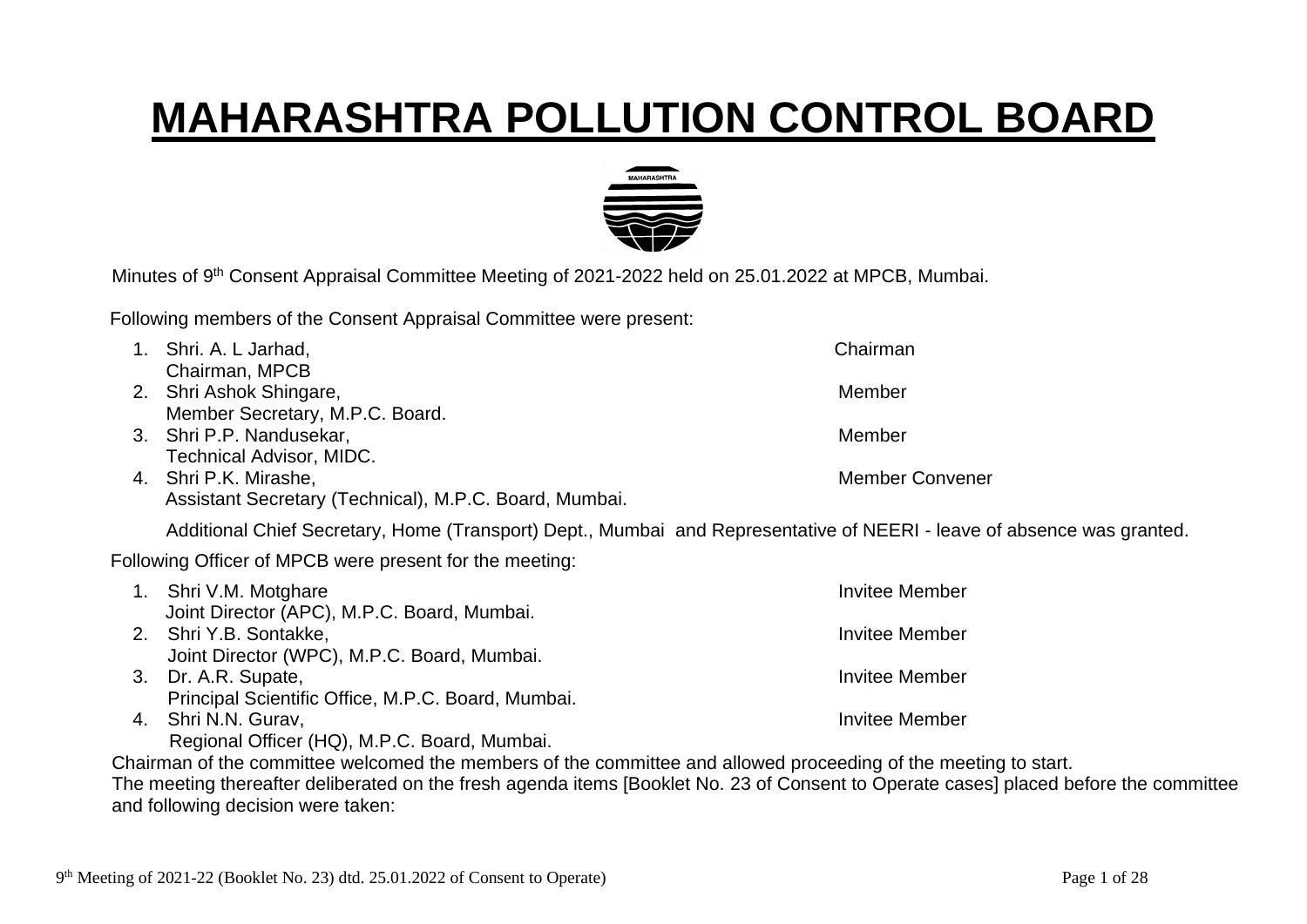| Sr.         | <b>Application</b>                                                               | <b>Industry name</b>                                                                                                                      | <b>Decision on</b>                                                  | <b>Consent granted</b> | <b>Remarks / Discussion</b>                                                                                                                                                                                                                                                                                                                                                                                                                                                                                                                                                                                                                                                                                                                                                                                                                                                                                                                                                                                                                                                                                                                                                      |
|-------------|----------------------------------------------------------------------------------|-------------------------------------------------------------------------------------------------------------------------------------------|---------------------------------------------------------------------|------------------------|----------------------------------------------------------------------------------------------------------------------------------------------------------------------------------------------------------------------------------------------------------------------------------------------------------------------------------------------------------------------------------------------------------------------------------------------------------------------------------------------------------------------------------------------------------------------------------------------------------------------------------------------------------------------------------------------------------------------------------------------------------------------------------------------------------------------------------------------------------------------------------------------------------------------------------------------------------------------------------------------------------------------------------------------------------------------------------------------------------------------------------------------------------------------------------|
| No.         | <b>Unique</b>                                                                    | and Address                                                                                                                               | grant of consent                                                    | Up to                  |                                                                                                                                                                                                                                                                                                                                                                                                                                                                                                                                                                                                                                                                                                                                                                                                                                                                                                                                                                                                                                                                                                                                                                                  |
|             |                                                                                  |                                                                                                                                           |                                                                     |                        |                                                                                                                                                                                                                                                                                                                                                                                                                                                                                                                                                                                                                                                                                                                                                                                                                                                                                                                                                                                                                                                                                                                                                                                  |
| $\mathbf 1$ | <b>Number</b><br><b>Booklet No. 23</b><br>MPCB-<br><b>CONSENT-</b><br>0000109009 | Kolte Patil I-Ven<br>Township<br>(Pune)Ltd<br>S. NO. 86, R - 1, R<br>- 16. Mouze Jambe,<br>Nere & Marunji,<br>Tal. Mulshi, Dist.<br>Pune. | <b>APPROVED</b><br>1 <sup>st</sup> Consent to<br>Operate (Part-III) | 28.02.2023             | Committee noted that PP has applied for 1 <sup>st</sup> Consent to<br>operate (Part-III) for residential buildings at Sector R1 &<br>R <sub>16</sub> .<br>Committee also noted that the case was discussed in<br>previous CAC & was deferred and called PP for technical<br>presentation towards 100% recycle of treated effluent, C to<br>E compliance along with JVS report.<br>Committee also noted that, PP has made the presentation<br>and briefed on above points.<br>After due deliberation, it was decided to grant 1 <sup>st</sup> Consent<br>to Operate (Part-III) for residential buildings at Sector R1 &<br>R16 on total plot area of 15,81,344.18 Sq.Mtr &<br>construction BUA of 71,866.3 Sq.Mtrs out of total<br>construction BUA of 18,90,091.83 Sq.Mtrs by imposing<br>following conditions.<br>1. By forfeiting proportionate amount of BG of Rs. 5.0 Lakh<br>towards JVS exceedance and shall submit the double<br>amount of BG to form the sum of Rs. 25.0 Lakh towards<br>O & M of PCs and compliance of EC & consent<br>conditions.<br>2. PP shall obtain the revalidation of existing C to E for<br>remaining construction BUA of 1,51,42,610.2 Sq.Mtr. |
|             |                                                                                  |                                                                                                                                           |                                                                     |                        | 3. PP shall operate the STP to achieve treated domestic<br>effluent standard for parameter BOD-10 mg/lit including<br>disinfection facility to the treated sewage.<br>4. The treated sewage shall be 60% recycled for<br>secondary purposes such as toilet flushing, air<br>conditioning, cooling tower make up, firefighting etc. and                                                                                                                                                                                                                                                                                                                                                                                                                                                                                                                                                                                                                                                                                                                                                                                                                                           |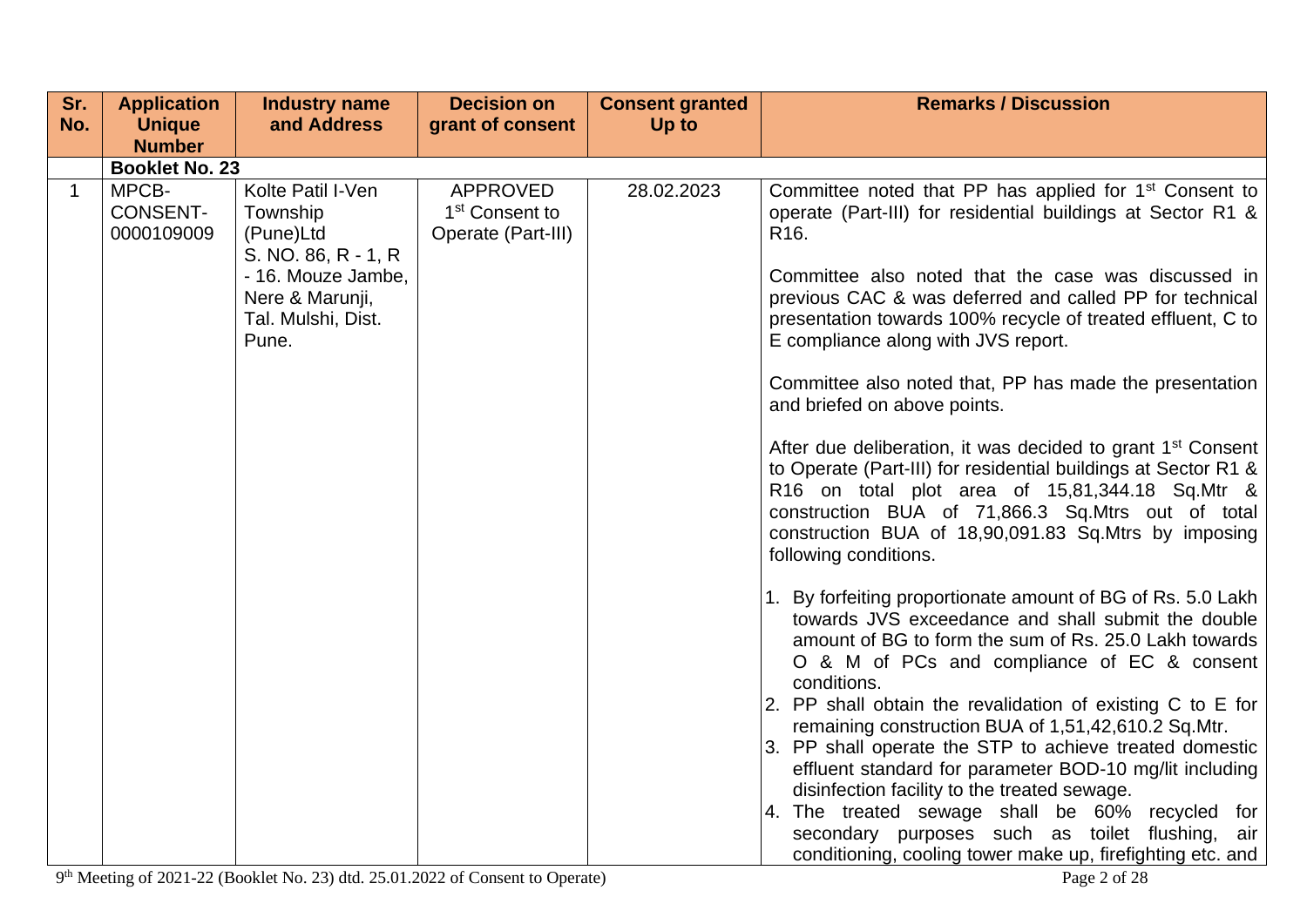| Sr.            | <b>Application</b>                     | <b>Industry name</b>                                                                         | <b>Decision on</b>  | <b>Consent granted</b> | <b>Remarks / Discussion</b>                                                                                                                                                                                                                                                                                                                                                                                                                                                                           |
|----------------|----------------------------------------|----------------------------------------------------------------------------------------------|---------------------|------------------------|-------------------------------------------------------------------------------------------------------------------------------------------------------------------------------------------------------------------------------------------------------------------------------------------------------------------------------------------------------------------------------------------------------------------------------------------------------------------------------------------------------|
| No.            | <b>Unique</b>                          | and Address                                                                                  | grant of consent    | Up to                  |                                                                                                                                                                                                                                                                                                                                                                                                                                                                                                       |
|                | <b>Number</b>                          |                                                                                              |                     |                        | remaining shall be utilized on land for gardening and/ or<br>construction activity till completion of project with water<br>metering system.<br>5. PP shall provide organic waste digester along with<br>composting facility/bio-digester<br>(biogas) for the<br>treatment of wet garbage.<br>6. PP shall make provision of charging ports for electric<br>vehicles at least 30% of total available parking slots.<br>Consent shall be issued after submission of additional<br>consent fees, if any. |
| $\overline{2}$ | MPCB-<br><b>CONSENT-</b><br>0000112736 | M/s. Tetra Pak<br>India Pvt. Ltd.<br>Plot No. B-53 MIDC<br>Chakan, Phase - 2,<br>Vasuli Khed |                     | 28/2/2022              | Committee noted that, PP has applied for 1st consent to<br>fabrication<br>Balance/<br>operate<br>expansion<br>for<br>of<br>Storage/Process/ Storage<br>Silos/ Evaporator/<br><b>Drying</b><br>Chamber/platform & valve with amalgamation of existing<br>consents to operate.<br>Committee also noted that, the case was discussed in<br>earlier CAC and issued show cause notice for non-<br>submission of EPR within one month period as per existing                                                |
|                |                                        |                                                                                              |                     |                        | C to O and disposed higher quantity of 35.3 category<br>waste.<br>Committee further noted the reply submitted towards SCN<br>issued is satisfactory.                                                                                                                                                                                                                                                                                                                                                  |
|                |                                        |                                                                                              | Approved<br>Operate |                        | After due deliberation, it was decided to grant 1st consent<br>to operate expansion with amalgamation of existing<br>consents to operate by imposing the following conditions:<br>shall operate pollution control systems<br>1. PP<br>scientifically to achieve the consented norms.                                                                                                                                                                                                                  |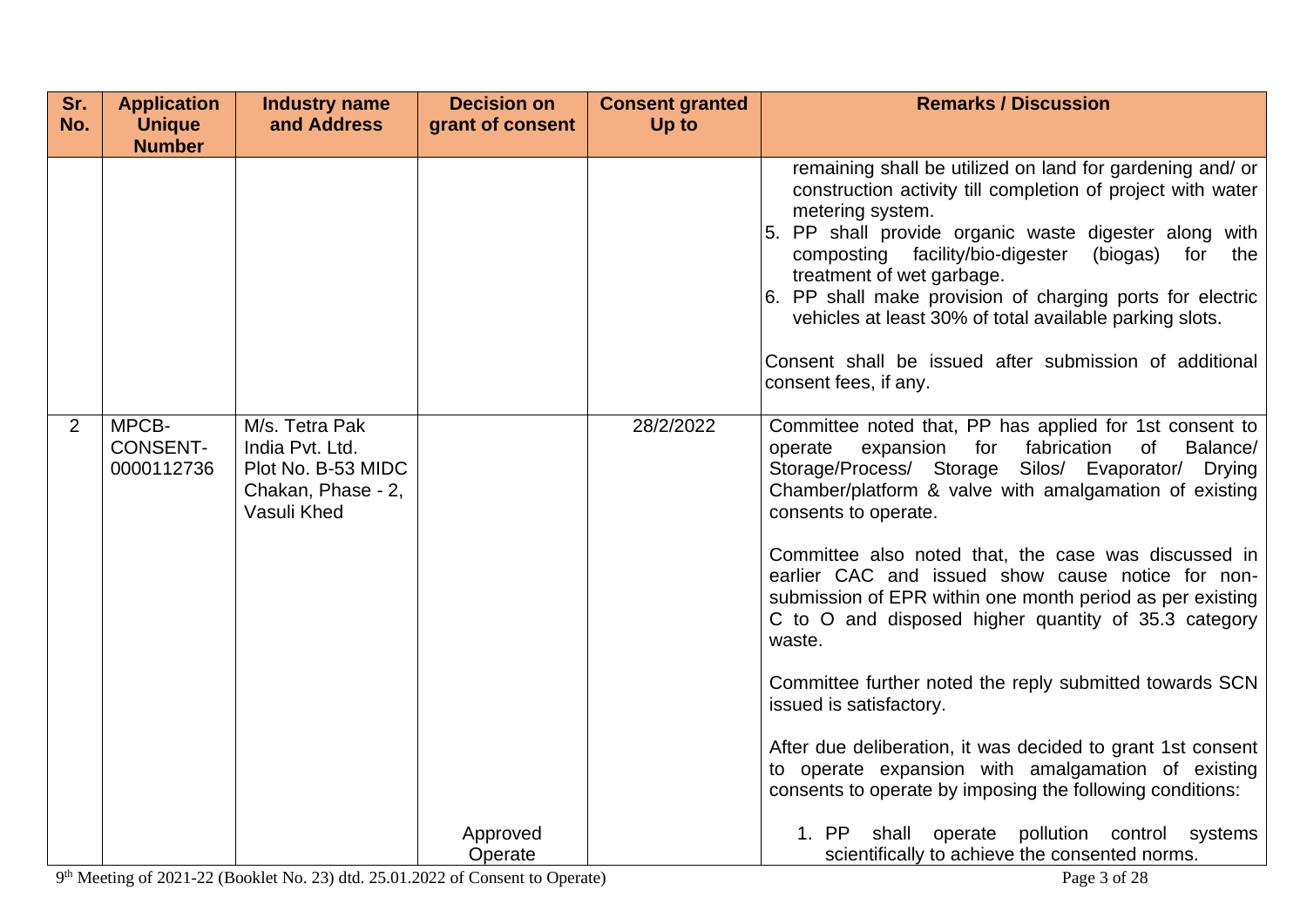| Sr. | <b>Application</b>                                      | <b>Industry name</b>                                                                                           | <b>Decision on</b>                                                                                | <b>Consent granted</b> | <b>Remarks / Discussion</b>                                                                                                                                                                                                                                                                                                                                                                                                                                                                                                                                                                                                                                                                                                                                                                                                                                                                                                                                                                                                                                                      |
|-----|---------------------------------------------------------|----------------------------------------------------------------------------------------------------------------|---------------------------------------------------------------------------------------------------|------------------------|----------------------------------------------------------------------------------------------------------------------------------------------------------------------------------------------------------------------------------------------------------------------------------------------------------------------------------------------------------------------------------------------------------------------------------------------------------------------------------------------------------------------------------------------------------------------------------------------------------------------------------------------------------------------------------------------------------------------------------------------------------------------------------------------------------------------------------------------------------------------------------------------------------------------------------------------------------------------------------------------------------------------------------------------------------------------------------|
| No. | <b>Unique</b>                                           | and Address                                                                                                    | grant of consent                                                                                  | Up to                  |                                                                                                                                                                                                                                                                                                                                                                                                                                                                                                                                                                                                                                                                                                                                                                                                                                                                                                                                                                                                                                                                                  |
| 3   | <b>Number</b><br>MPCB-<br><b>CONSENT-</b><br>0000112073 | M/s. Godrej<br>Industries Ltd.<br>Plot No. 73<br>Additional<br>Ambernath, MIDC,<br><b>Anand Nagar</b><br>Thane | <b>APPROVED</b><br>Amendment in<br>Consent to<br>Operate for<br>proposed change<br>in product-mix | 28/2/2025              | 2. PP shall obtain EPR as per Plastic Rules within a<br>month.<br>3. Consent is issued with overriding effect on earlier<br>Consent to Operate granted by the Board vide no.<br>CAC/UAN No. 0000087608/CO-2007000602 dated<br>08/7/2020.<br>4. By forfeiting 50% of the Bank Guarantee towards<br>not obtaining EPR as per consent conditions.<br>Consent shall be issued after submission of Plastic<br>waste generated quantity and its disposal through<br>different vendors/parties.<br>Committee noted that, PP has applied for seeking<br>amendment in existing consent to operate under change in<br>product-mix under the provisions of EIA Notification 2006<br>amended on 02/3/2021 without change in total production<br>quantity.<br>Committee further noted that, the existing unit is having<br>valid Consent to Operate upto 28/2/2025 & having<br>Environmental Clearance dated 13/9/2012.<br>Committee also noted that, PP has obtained NIPL<br>certificate from empaneled Auditor for Chemical sector.<br>Committee also noted that, the case was discussed in |
|     |                                                         |                                                                                                                |                                                                                                   |                        | Technical Committee constituted under product mix on<br>31/7/2021 and committee assessed the pollution load &<br>recommended the case under change in product mix<br>without increase in pollution load.<br>After due deliberation, it was decided to consider the case                                                                                                                                                                                                                                                                                                                                                                                                                                                                                                                                                                                                                                                                                                                                                                                                          |
|     |                                                         |                                                                                                                |                                                                                                   |                        | for amendment in existing consent under product-mix as<br>per the provisions of EIA Notification 2006 as amended on                                                                                                                                                                                                                                                                                                                                                                                                                                                                                                                                                                                                                                                                                                                                                                                                                                                                                                                                                              |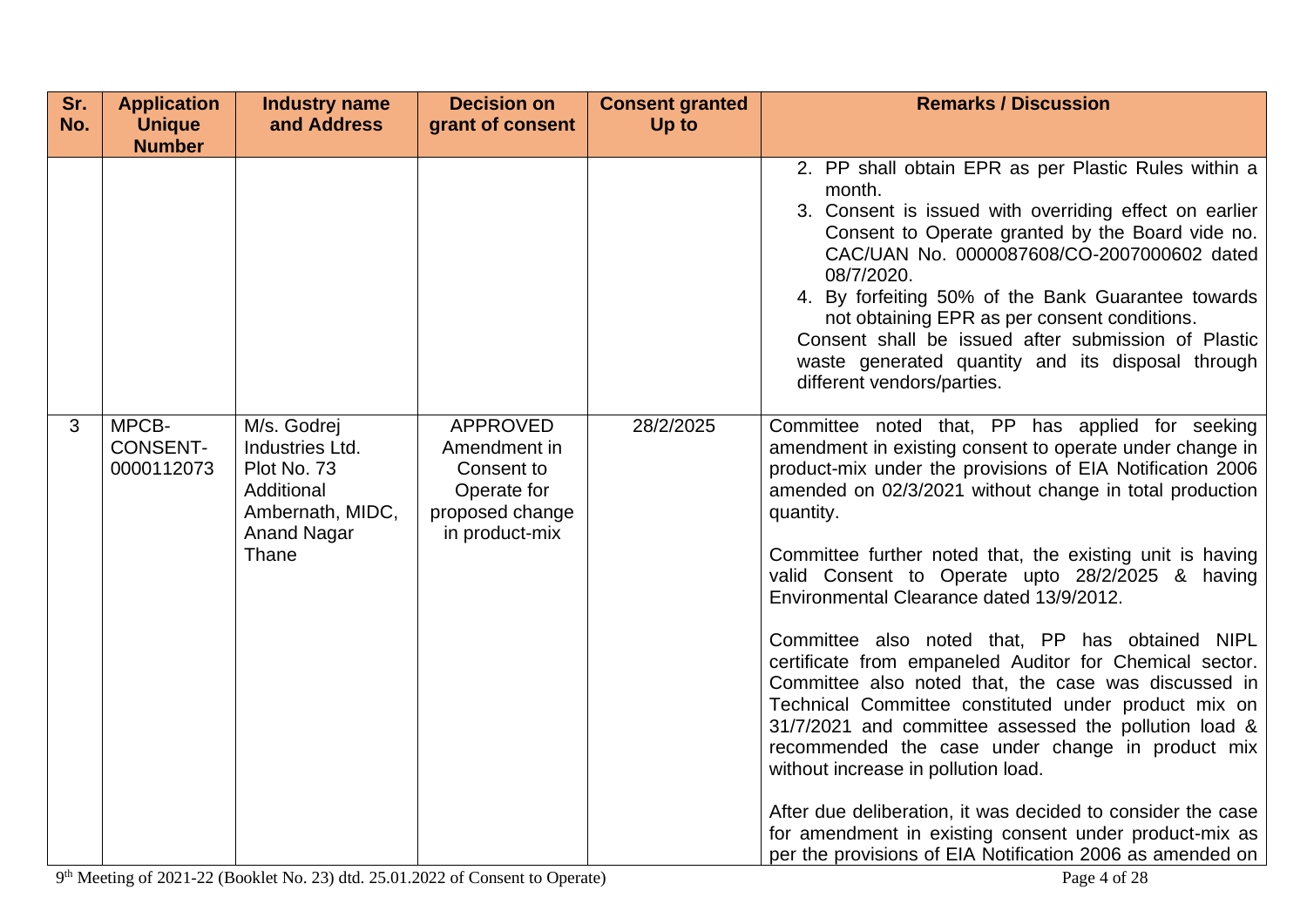| Sr. | <b>Application</b>                     | <b>Industry name</b>                                                                                                                                | <b>Decision on</b>                                                                                | <b>Consent granted</b> | <b>Remarks / Discussion</b>                                                                                                                                                                                                                                                                                                                                                                                                                                                                                                                                                                                                                                                                                                                                                                                                                                                                                                                                                                         |
|-----|----------------------------------------|-----------------------------------------------------------------------------------------------------------------------------------------------------|---------------------------------------------------------------------------------------------------|------------------------|-----------------------------------------------------------------------------------------------------------------------------------------------------------------------------------------------------------------------------------------------------------------------------------------------------------------------------------------------------------------------------------------------------------------------------------------------------------------------------------------------------------------------------------------------------------------------------------------------------------------------------------------------------------------------------------------------------------------------------------------------------------------------------------------------------------------------------------------------------------------------------------------------------------------------------------------------------------------------------------------------------|
| No. | <b>Unique</b><br><b>Number</b>         | and Address                                                                                                                                         | grant of consent                                                                                  | Up to                  |                                                                                                                                                                                                                                                                                                                                                                                                                                                                                                                                                                                                                                                                                                                                                                                                                                                                                                                                                                                                     |
|     |                                        |                                                                                                                                                     |                                                                                                   |                        | 02/3/2021 by imposing following conditions;<br>1. PP shall comply with the conditions of the<br>Environmental Clearance granted vide letter No. F<br>No. J-11011/612/2010-IA. II (I) dated 13/9/2012<br>which amended on 11/12/2012 and comply with all<br>stipulated<br>Environmental<br>conditions<br>in<br>the<br>Clearance & ensure display/upload of six monthly<br>compliance monitoring report on their official<br>website.<br>2. PP shall ensure connectivity of OCEMS data to<br>Board's server and transmit the data continuously.<br>3. PP shall not manufacture any other product for<br>which permission is not granted by the Board<br>4. Consent shall be issued with overriding effect on<br>earlier Consent to Operate granted by the Board<br>vide no. Format 1.0/CAC/UAN No. 0000087690/CR-<br>2006000744 dated 17/6/2020<br>5. PP shall submit/extend Bank Guarantee of Rs. 25<br>Lakh towards O&M of Pollution Control System and<br>Compliance of consent and EC conditions. |
| 4   | MPCB-<br><b>CONSENT-</b><br>0000113139 | M/s. Zydus Takeda<br>Healthcare Pvt. Ltd.<br>Plot No. C-4 TTC<br>industrial Area,<br>MIDC, Thane<br>Belapur Road,<br><b>Village Pawane</b><br>Thane | <b>APPROVED</b><br>Amendment in<br>Consent to<br>Operate for<br>proposed change<br>in Product-Mix | 30/4/2026              | Committee noted that, PP has applied for seeking<br>amendment in existing consent to operate under change in<br>product-mix under the provisions of EIA Notification 2006<br>amended on 02/3/2021 by reducing production quantity<br>from 336 MT/A to 326.5 MT/A.<br>Committee further noted that, the existing unit is having<br>valid Consent to Operate upto 30/4/2026 & having<br>Environmental Clearance dated 30/1/2009.<br>Committee also noted that, PP has obtained NIPL                                                                                                                                                                                                                                                                                                                                                                                                                                                                                                                   |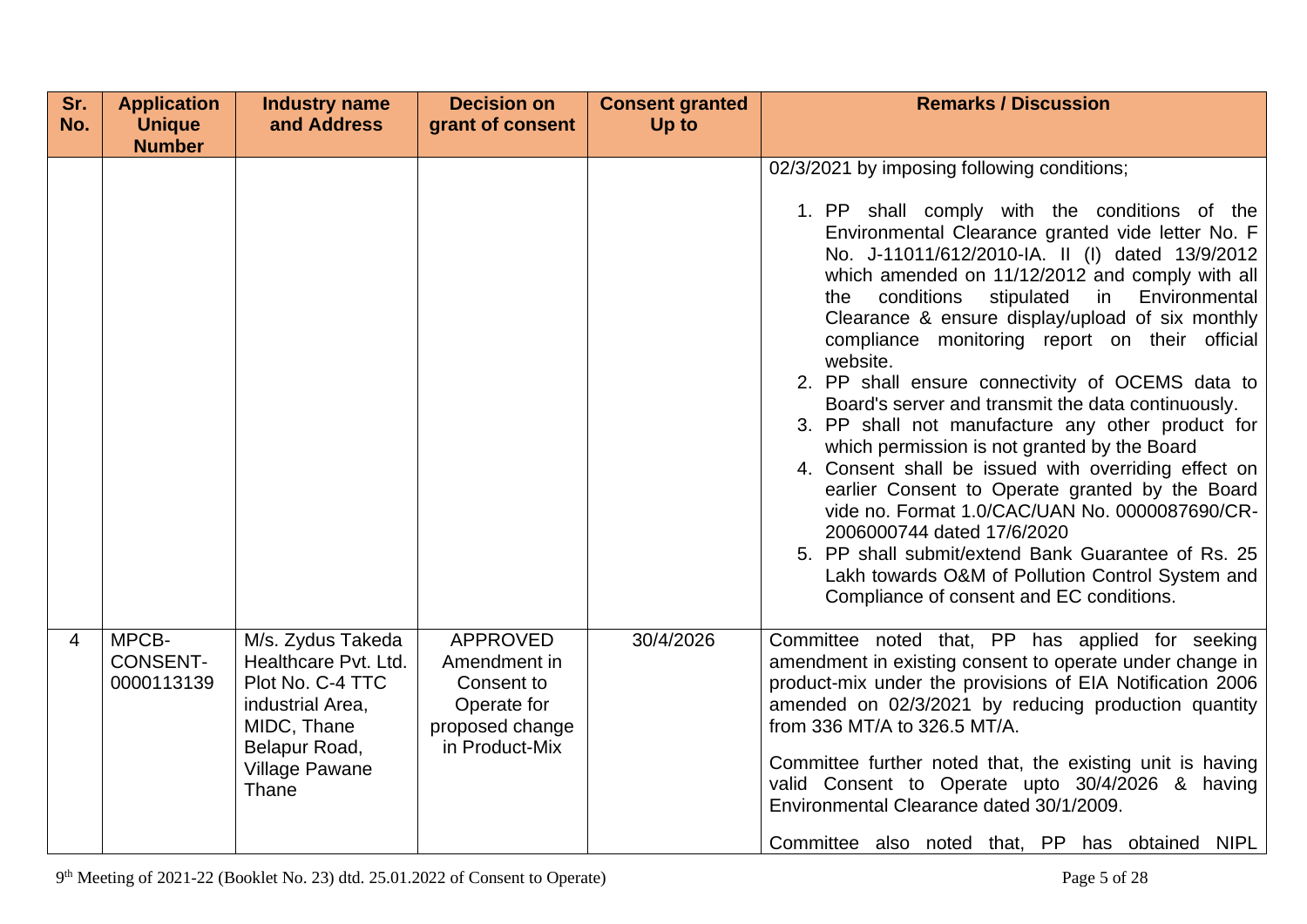| Sr. | <b>Application</b> | <b>Industry name</b>       | <b>Decision on</b> | <b>Consent granted</b> | <b>Remarks / Discussion</b>                                                                                                                                                                                                                                                                                                                                                                                                                                                                                                                                                                                                                                                                                                                                                                                                                                                      |
|-----|--------------------|----------------------------|--------------------|------------------------|----------------------------------------------------------------------------------------------------------------------------------------------------------------------------------------------------------------------------------------------------------------------------------------------------------------------------------------------------------------------------------------------------------------------------------------------------------------------------------------------------------------------------------------------------------------------------------------------------------------------------------------------------------------------------------------------------------------------------------------------------------------------------------------------------------------------------------------------------------------------------------|
| No. | <b>Unique</b>      | and Address                | grant of consent   | Up to                  |                                                                                                                                                                                                                                                                                                                                                                                                                                                                                                                                                                                                                                                                                                                                                                                                                                                                                  |
|     | <b>Number</b>      |                            |                    |                        | certificate<br><b>Auditor</b><br>from<br>empaneled<br>for<br>Chemical/Pharmaceutical sector. Committee also noted<br>that, the case was discussed in Technical Committee<br>constituted under product mix on 31/7/2021 and committee<br>assessed the pollution load & recommended the case<br>under change in product mix without increase in pollution<br>load.<br>After due deliberation, it was decided to consider the case                                                                                                                                                                                                                                                                                                                                                                                                                                                  |
|     |                    |                            |                    |                        | for amendment in existing consent under product-mix as<br>per the provisions of EIA Notification 2006 as amended on<br>02/3/2021 by imposing following conditions.                                                                                                                                                                                                                                                                                                                                                                                                                                                                                                                                                                                                                                                                                                               |
|     |                    |                            |                    |                        | 1. PP shall comply with the conditions of the<br>Environmental Clearance granted vide letter No. F<br>No. J-11011/372/2008-IA. II (I) dated 30/1/2009 and<br>comply with all the conditions stipulated in<br>Environmental Clearance & ensure display/upload<br>of six monthly compliance monitoring report on their<br>official website.<br>2. PP shall ensure connectivity of OCEMS data to<br>Board's server and transmit the data continuously.<br>3. PP shall not manufacture any other product for<br>which permission is not granted by the Board.<br>4. Consent shall be issued with overriding effect on<br>earlier Consent to Operate granted by the Board<br>1.0/CAC-Cell/UAN<br>vide<br>Format<br>No.<br>no.<br>0000109392/CR-2110000915 dated 20/10/2021.<br>5. PP shall submit/extend Bank Guarantee of Rs. 25<br>Lakh towards O&M of Pollution Control System and |
| 5   | MPCB-              | <b>INDAPUR DAIRY &amp;</b> | <b>APPROVED</b>    | 31.01.2024             | Compliance of consent conditions<br>Committee noted that, PP has applied for $1st$ consent to                                                                                                                                                                                                                                                                                                                                                                                                                                                                                                                                                                                                                                                                                                                                                                                    |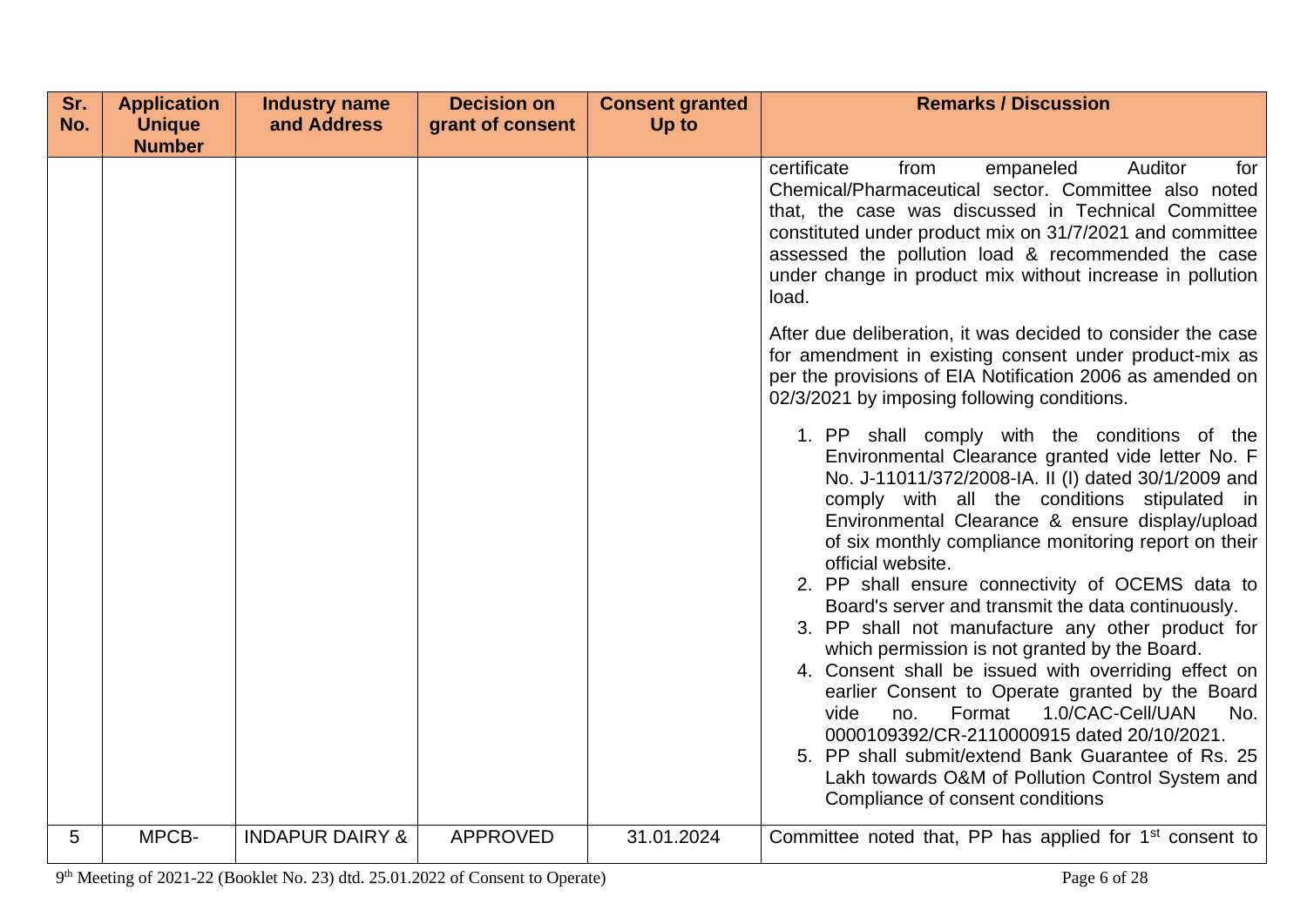| Sr.<br>No. | <b>Application</b><br><b>Unique</b><br><b>Number</b> | <b>Industry name</b><br>and Address                                                                                                                                                             | <b>Decision on</b><br>grant of consent                                                                    | <b>Consent granted</b><br>Up to | <b>Remarks / Discussion</b>                                                                                                                                                                                                                                                                                                                                                                                                                                                                                                                                                                                                                                                                                                                                                                                                                                                                                                                                                        |
|------------|------------------------------------------------------|-------------------------------------------------------------------------------------------------------------------------------------------------------------------------------------------------|-----------------------------------------------------------------------------------------------------------|---------------------------------|------------------------------------------------------------------------------------------------------------------------------------------------------------------------------------------------------------------------------------------------------------------------------------------------------------------------------------------------------------------------------------------------------------------------------------------------------------------------------------------------------------------------------------------------------------------------------------------------------------------------------------------------------------------------------------------------------------------------------------------------------------------------------------------------------------------------------------------------------------------------------------------------------------------------------------------------------------------------------------|
|            | <b>CONSENT-</b><br>0000113089                        | <b>MILK PRODUCTS</b><br>LTD.<br>S.N.94/1,94/2,104<br>At/Post-Gokhali, On<br>Indapur-Baramati<br>Road) Tal- Indapur,<br>Dist-Pune Indapur                                                        | 1st Consent to<br>operate for<br>expansion with<br>amalgamation.<br>i.e. for additional<br>production qty |                                 | operate with amalgamation of consent for manufacturing of<br>milk and milk products.<br>Committee also noted that, this application was discussed<br>in earlier CAC meeting and not approved for non-<br>submission of NOC of CGWA. Now PP has obtained NOC<br>of CGWA. The additional sewage and trade effluent will be<br>treated in existing STP and ETP and treated effluent is<br>used on land for gardening. Provided wet scrubber as a<br>APCS to coal fired Boiler.<br>After due deliberation, it was decided to grant 1 <sup>st</sup><br>consent to operate for expansion with amalgamation<br>for the period up to 31.01.2024 by imposing following<br>conditions:<br>1. PP shall submit/extend BG of Rs. 25 Lakh towards<br>operation and maintenance of pollution control<br>system and towards compliance of consent<br>conditions.<br>2. PP shall comply with Plastic Rules.<br>Consent shall be issued after receipt of additional consent<br>fees from PP, if any. |
| 6          | MPCB-<br><b>CONSENT-</b><br>0000113951               | M/s. Nahar Builders<br>Ltd, Building No.<br>R <sub>12</sub> /13 in Sector<br>R12 of Plot bearing<br>CTS No. 25B/1,<br>26A, 27,<br>Plot bearing CTS<br>No. 25B/1, 26A, 27,<br>28A/1, 29N & 50A/6 | <b>APPROVED</b><br>1st Consent to<br>Operate (Part)<br>without obtaining<br>$C$ to $E$                    | 31/01/2023                      | Committee noted that, PP has applied for consent to<br>operate for residential & commercial construction project<br>on total plot area of 1,02,423.7 Sq.Mtrs & construction<br>BUA of 11,950.0 Sq.mtr out of total construction BUA of<br>5,18,523.31 Sq.Mtrs<br>Also noted that the case was discussed in earlier CAC and<br>was decided to defer the case & issue SCN for refusal due<br>to non-submission of compliance report as per EC, started                                                                                                                                                                                                                                                                                                                                                                                                                                                                                                                               |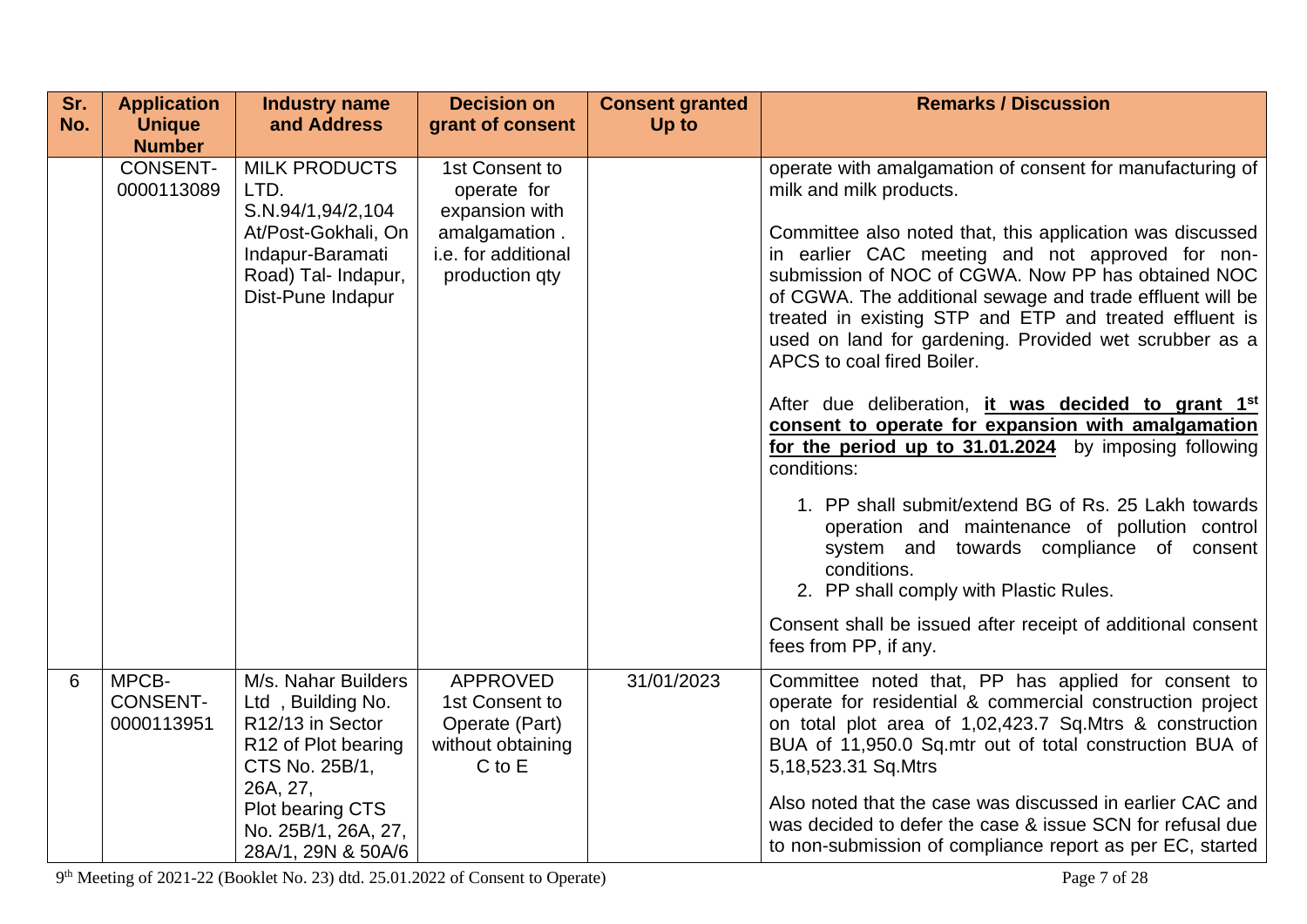| Sr. | <b>Application</b> | <b>Industry name</b>                         | <b>Decision on</b> | <b>Consent granted</b> | <b>Remarks / Discussion</b>                                                                                                                                                                                                                                                                                                                                                                                                                                                                                                                                                                                                                 |
|-----|--------------------|----------------------------------------------|--------------------|------------------------|---------------------------------------------------------------------------------------------------------------------------------------------------------------------------------------------------------------------------------------------------------------------------------------------------------------------------------------------------------------------------------------------------------------------------------------------------------------------------------------------------------------------------------------------------------------------------------------------------------------------------------------------|
| No. | <b>Unique</b>      | and Address                                  | grant of consent   | Up to                  |                                                                                                                                                                                                                                                                                                                                                                                                                                                                                                                                                                                                                                             |
|     | <b>Number</b>      |                                              |                    |                        |                                                                                                                                                                                                                                                                                                                                                                                                                                                                                                                                                                                                                                             |
|     |                    | Chandivali, Andheri<br>(E) Mumbai<br>Andheri |                    |                        | construction work without obtaining consent to establish<br>from Board.<br>Committee also noted that, PP has obtained EC vide letter<br>dated 25/9/2019 for construction of residential &<br>commercial construction project on total plot area of<br>4,85,232.67 Sq.Mtrs & total construction BUA of<br>4,85,232.67 Sq.Mtrs and failed to obtain consent to<br>establish from the Board and started construction activity                                                                                                                                                                                                                  |
|     |                    |                                              |                    |                        | without obtaining Consent to Establish.<br>Committee noted that, PP has submitted reply on<br>02/11/2021 stating therein that, they have carried out work<br>of more than Rs. 10 Crs by developing Miyawaki Urban<br>Forest in CTS No. 30A/1/8(pt), 30A/1/11(pt) and<br>30A/1/14(pt) and work of SWD/Nalla in Municipal Park in<br>CTS No. 13B & 13C of Village Chandivali. RO, MoEF &<br>CC Nagpur has conducted site inspection on 16/02/2020<br>and submitted report on 25/02/2020 and submitted<br>acknowledgement copy of utilization certificate and<br>submitted original BG's of Rs. 13,48,00,000/- to Regional<br>Officer, Mumbai. |
|     |                    |                                              |                    |                        | After due deliberation, it was decided to grant 1st<br><b>Consent to Operate</b> by imposing following conditions.<br>1. PP shall submit the BG of Rs. 0.1% of total cost of<br>project x No. of years of violation & by forfeiting the<br>same towards completion of construction work<br>without obtaining consent to establish.<br>2. PP shall properly operate STP to achieve the<br>treated domestic effluent standard for the parameter<br>BOD-10 mg/lit including disinfection facility to the<br>treated sewage.                                                                                                                    |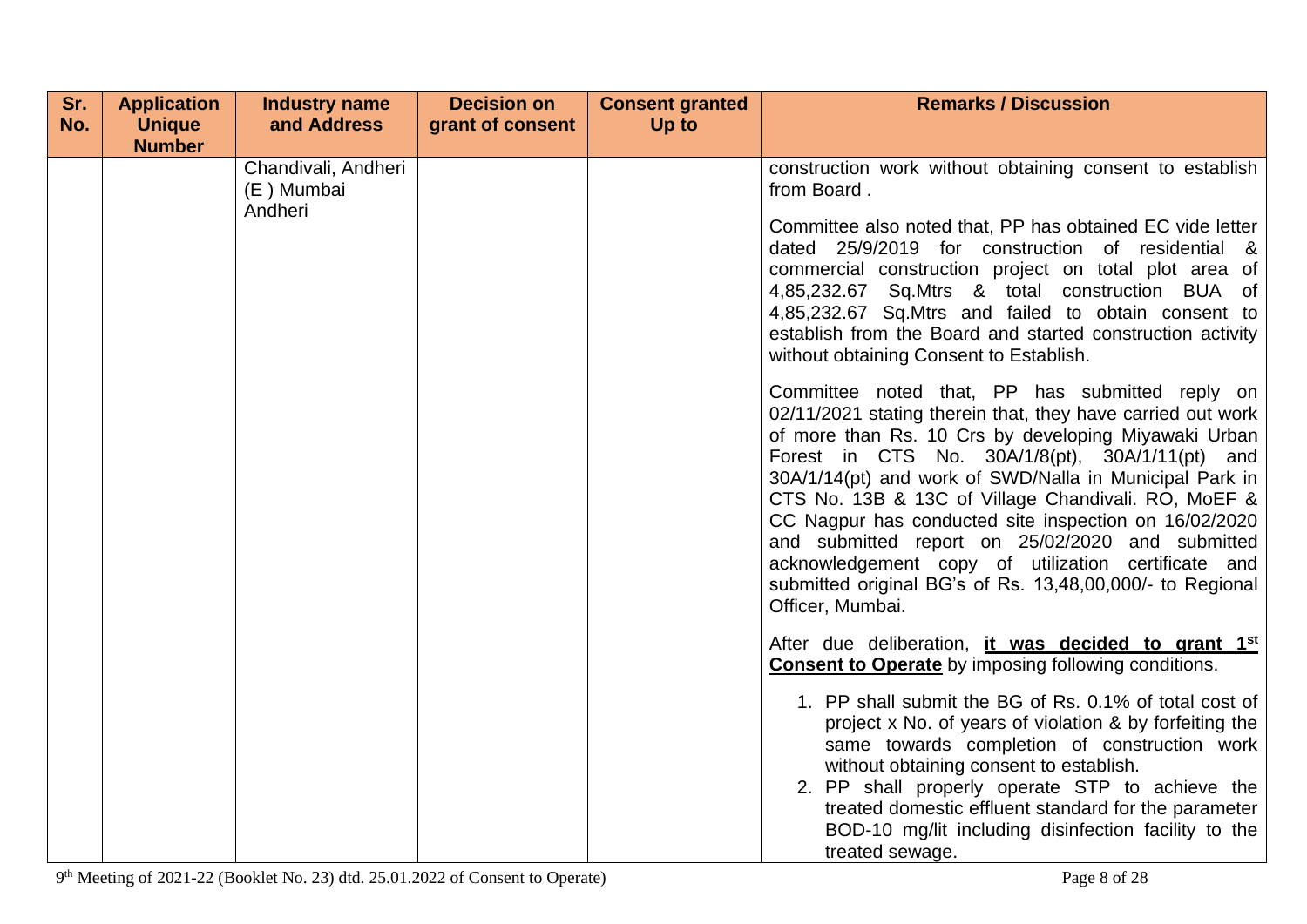| Sr.<br>No.     | <b>Application</b><br><b>Unique</b><br><b>Number</b> | <b>Industry name</b><br>and Address                                                     | <b>Decision on</b><br>grant of consent                                            | <b>Consent granted</b><br>Up to | <b>Remarks / Discussion</b>                                                                                                                                                                                                                                                                                                                                                                                                                                                                                                                                                                                                                                                                                                                                                                                                                             |
|----------------|------------------------------------------------------|-----------------------------------------------------------------------------------------|-----------------------------------------------------------------------------------|---------------------------------|---------------------------------------------------------------------------------------------------------------------------------------------------------------------------------------------------------------------------------------------------------------------------------------------------------------------------------------------------------------------------------------------------------------------------------------------------------------------------------------------------------------------------------------------------------------------------------------------------------------------------------------------------------------------------------------------------------------------------------------------------------------------------------------------------------------------------------------------------------|
| $\overline{7}$ | MPCB-<br><b>CONSENT-</b><br>0000109029               | <b>DRT-Anthea Aroma</b><br><b>Chemicals Private</b><br>Limited, Plot No.<br>51A/1, Roth | <b>APPROVED</b><br>Amendment in<br>Consent to                                     |                                 | 3. The treated sewage shall be 60% recycled for<br>secondary purposes such as toilet flushing, air-<br>conditioning, cooling tower make up, firefighting etc.<br>and remaining shall be utilized on land for gardening<br>and/ or connected to local body sewer line with<br>water metering<br>system.<br>4. PP shall properly operate organic waste digester<br>along with composting facility/bio-digester (biogas)<br>for the treatment of wet garbage.<br>5. PP shall make provision of charging ports for<br>electric vehicles at least 30% of total available<br>parking slots.<br>6. PP shall submit BG of Rs. 25 Lakh towards<br>compliance of EC and Consent conditions.<br>Committee noted that industry has applied for grant of<br>Amendment of Consent to Operate for inclusion of<br>products Anthamber & Methyl Pentenone, waiver of ZLD |
|                |                                                      | Budruk, Dhatav<br>MIDC, Tal. Roha,<br>Dist. Raigad.                                     | Operate for<br>inclusion of<br>products<br>Anthamber &<br><b>Methyl Pentenone</b> |                                 | condition and permission to discharge treated domestic &<br>industrial effluent to CETP for further treatment & disposal.<br>Committee also noted that the case was discussed in<br>earlier CAC & it was decided to defer the case and call the<br>PP for presentation along with compliance status of<br>Consent conditions including mode of disposal of H.W./By-<br>products and ZLD proposal.<br>Committee further noted that industry has made its<br>presentation on above points stating that Board has<br>granted previous Consent which was valid up to<br>$28/02/2019$ for mfg. of products Anthamber - 300 MT/M,                                                                                                                                                                                                                             |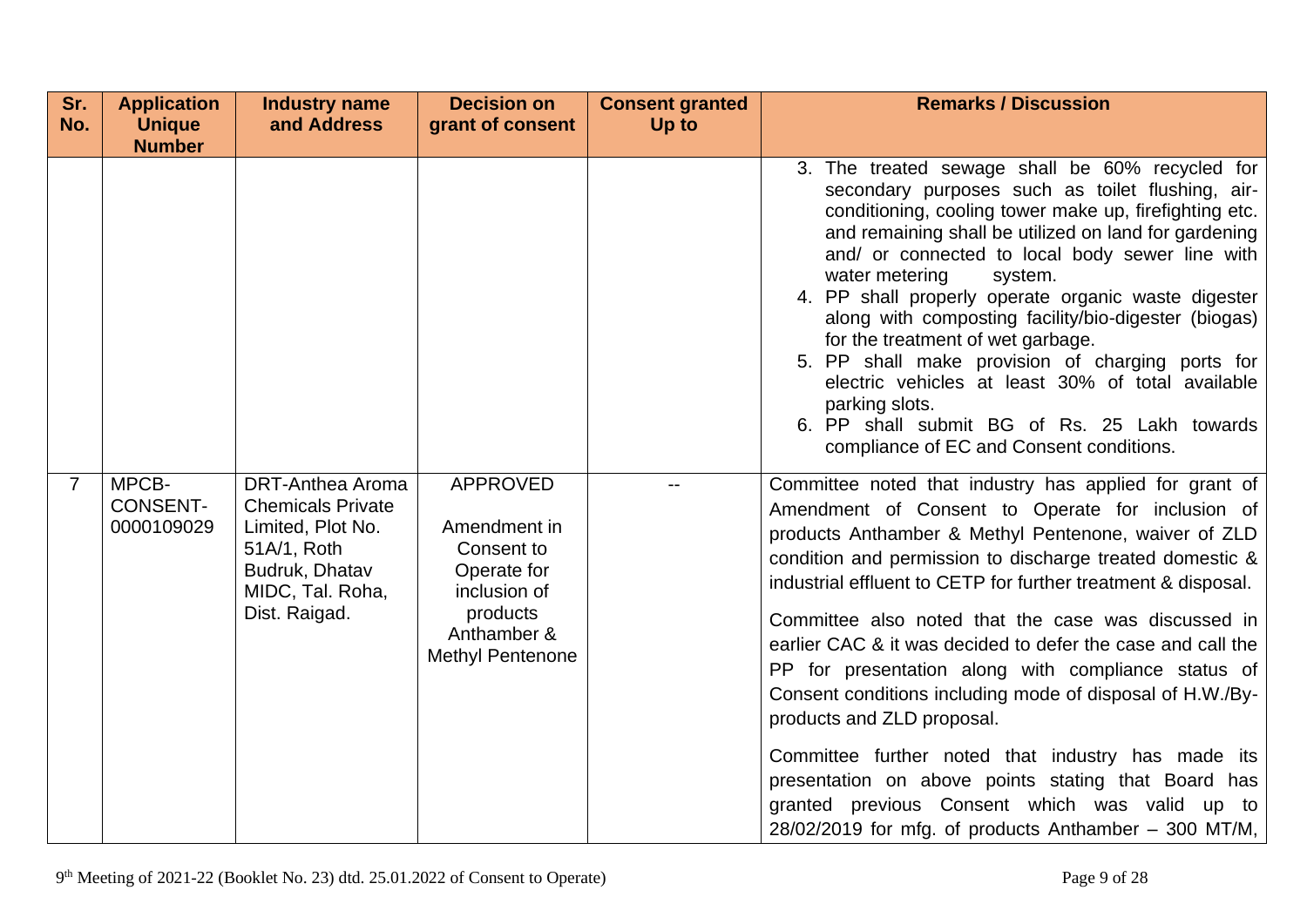| Sr. | <b>Application</b>                     | <b>Industry name</b>                                    | <b>Decision on</b> | <b>Consent granted</b> | <b>Remarks / Discussion</b>                                                                                                                                                                                                                                                                                                                                                                                                                                                                                                                                                                                                                                                                                                                                                                                                                                                                                             |
|-----|----------------------------------------|---------------------------------------------------------|--------------------|------------------------|-------------------------------------------------------------------------------------------------------------------------------------------------------------------------------------------------------------------------------------------------------------------------------------------------------------------------------------------------------------------------------------------------------------------------------------------------------------------------------------------------------------------------------------------------------------------------------------------------------------------------------------------------------------------------------------------------------------------------------------------------------------------------------------------------------------------------------------------------------------------------------------------------------------------------|
| No. | <b>Unique</b>                          | and Address                                             | grant of consent   | Up to                  |                                                                                                                                                                                                                                                                                                                                                                                                                                                                                                                                                                                                                                                                                                                                                                                                                                                                                                                         |
|     | <b>Number</b>                          |                                                         |                    |                        | Dihydromyrcenol - 200 MT/M, Methyl pentenone - 200<br>MT/M & allied by products such as high boiler – 170 MT/M,<br>Ammonium Sulphate - 600 KL/M with discharge of treated<br>effluent in CETP for further treatment & disposal.<br>Subsequently, fire incidence was occurred on 19/02/2018<br>and the manufacturing plant<br>except myrecene<br>intermediate manufacturing section & utility section was<br>damaged. Accordingly, the Board has issued the direction<br>not to start the manufacturing activity and latter on restart<br>order vide letter dtd. 20/05/2019 for the manufacturing of<br>products except Anthamber & Methyl Pentenone due to<br>incomplete work. Further, the Board has issued renewal of<br>consent with validity up to 28.02.2024 except above<br>products and with ZLD condition. Now the work of<br>manufacturing of both these products is completed and<br>ready for its operation. |
|     |                                        |                                                         |                    |                        | After due deliberation, it was decided to grant<br>Amendment in Consent to Operate for inclusion of<br>products Anthamber & Methyl Pentenone.                                                                                                                                                                                                                                                                                                                                                                                                                                                                                                                                                                                                                                                                                                                                                                           |
|     |                                        |                                                         |                    |                        | It was also decided not to consider industry's request<br>for waiver of ZLD condition.                                                                                                                                                                                                                                                                                                                                                                                                                                                                                                                                                                                                                                                                                                                                                                                                                                  |
| 8   | MPCB-<br><b>CONSENT-</b><br>0000113360 | <b>United Spirits</b><br>Limited<br>7/A Parmori Dindori | <b>APPROVED</b>    | 31.08.2022             | Committee noted that industry has applied for consent to<br>operate expansion for Potable liquor bottling 1620 KL/M<br>I,e, after expansion it will be 4500 KL/M, solar energy and<br>biogas energy.                                                                                                                                                                                                                                                                                                                                                                                                                                                                                                                                                                                                                                                                                                                    |
|     |                                        |                                                         | Operate            |                        | Committee also noted that cases was discussed in earlier                                                                                                                                                                                                                                                                                                                                                                                                                                                                                                                                                                                                                                                                                                                                                                                                                                                                |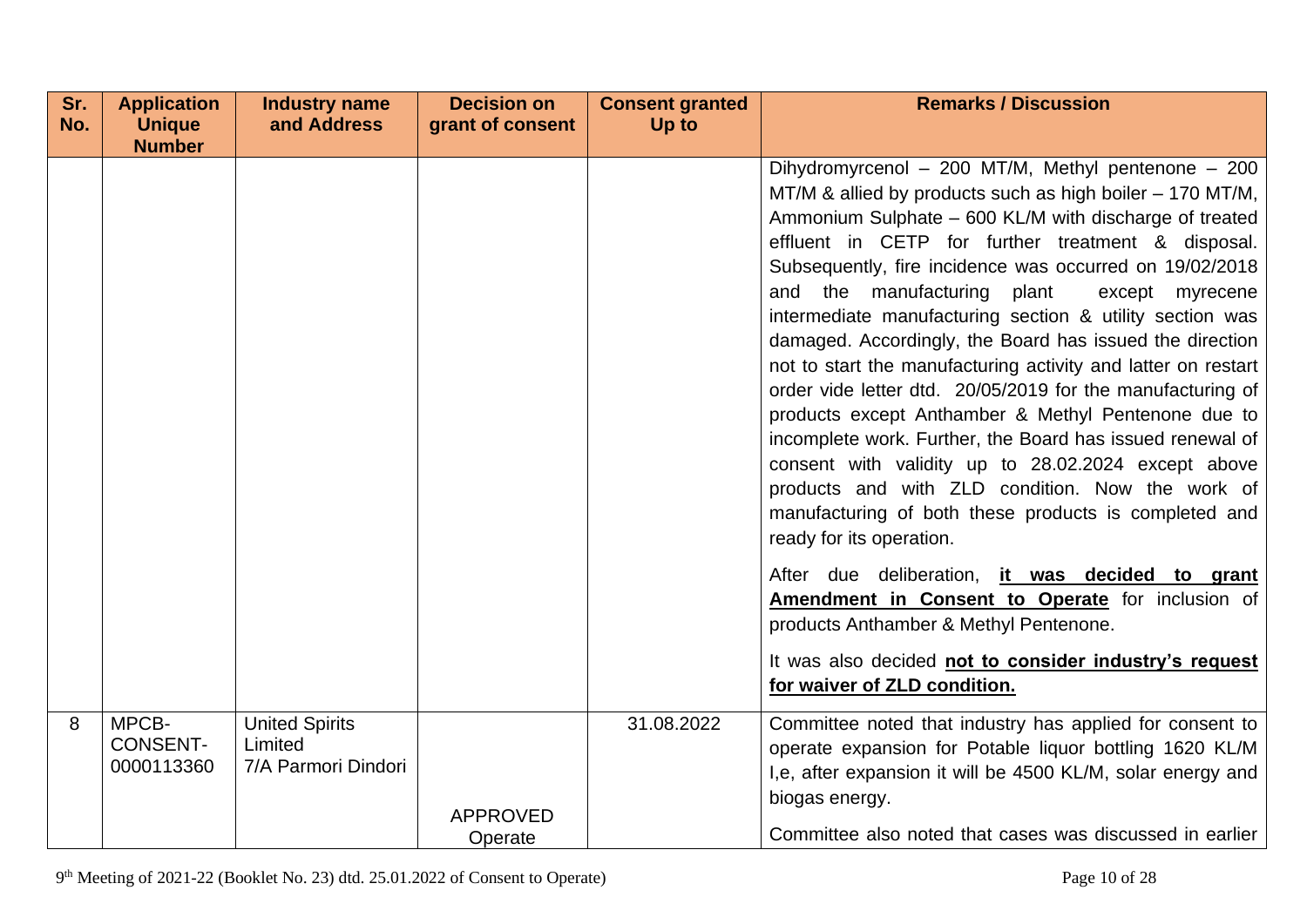| Sr.<br>No. | <b>Application</b><br><b>Unique</b>    | <b>Industry name</b><br>and Address                                                                                                     | <b>Decision on</b><br>grant of consent               | <b>Consent granted</b><br>Up to | <b>Remarks / Discussion</b>                                                                                                                                                                                                                                                                                                                                                                                                                                                        |
|------------|----------------------------------------|-----------------------------------------------------------------------------------------------------------------------------------------|------------------------------------------------------|---------------------------------|------------------------------------------------------------------------------------------------------------------------------------------------------------------------------------------------------------------------------------------------------------------------------------------------------------------------------------------------------------------------------------------------------------------------------------------------------------------------------------|
|            | <b>Number</b>                          |                                                                                                                                         |                                                      |                                 |                                                                                                                                                                                                                                                                                                                                                                                                                                                                                    |
|            |                                        |                                                                                                                                         |                                                      |                                 | CAC meeting and SCN was issued for not upgrading ETP<br>and APC system and also failed to obtain NOC from<br>CGWA for consumption of ground water.<br>Committee further noted that Industry has submitted reply                                                                                                                                                                                                                                                                    |
|            |                                        |                                                                                                                                         |                                                      |                                 | that they have adequate capacity of ETP 585 CMD, with<br>RO and MEE and also, they have obtained NOC from<br>CGWA NOC on 25.06.2021.                                                                                                                                                                                                                                                                                                                                               |
|            |                                        |                                                                                                                                         |                                                      |                                 | After due deliberation, it was decided to consider the<br>case for consent to operate expansion with amalgamation<br>with existing consent by imposing following conditions:                                                                                                                                                                                                                                                                                                       |
|            |                                        |                                                                                                                                         |                                                      |                                 | 1. PP<br>shall operate<br>pollution control<br>system<br>scientifically to achieve the consented norms<br>2. PP shall provide CPU within 6 months and submit<br>BG of Rs. 5 lakh towards compliance of the same.<br>3. PP shall ensure uninterrupted connectivity of<br>OCEMS to Board server directly through data logger<br>4. PP shall submit/extend total Bank Guarantee of Rs.<br>25 lakh towards O & M of pollution control systems<br>and compliance of consent conditions. |
| 9          | MPCB-<br><b>CONSENT-</b><br>0000113353 | <b>Wipro Ltd</b><br>Plot No. 31, Rajiv<br>Gandhi Infotech<br>Park, MIDC Phase-<br>II, Hinjewadi, Tal.<br>Mulshi, Dist. Pune-<br>411057. | NOT APPROVED<br>1st Consent to<br>Operate (Part-III) | $- -$                           | Committee noted that, PP has applied for grant of 1st<br>Consent to Operate (part-III) for IT/ITES activity having<br>Total plot area of 1,99,934.05 Sq.m and Total construction<br>BUA of 58,769.72 Sq.m with CI of Rs. 142.30 Crs.<br>Committee also noted that, PP has not obtained<br>Revalidation of Environmental Clearance and Consent to<br>Establish also not submitted BG as per earlier Consent<br>condition.                                                           |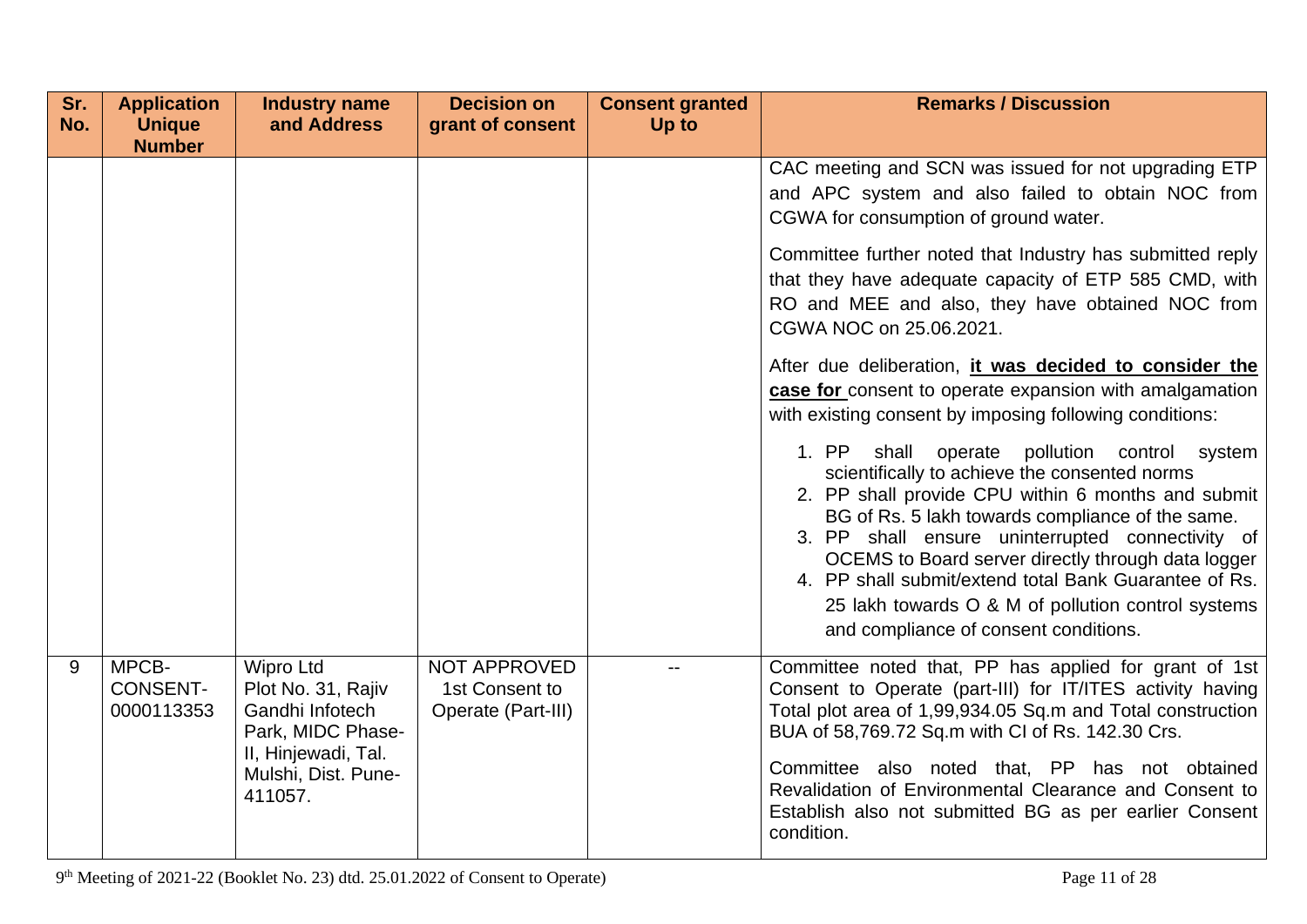| Sr.<br>No.      | <b>Application</b><br><b>Unique</b>    | <b>Industry name</b><br>and Address                                                    | <b>Decision on</b><br>grant of consent | <b>Consent granted</b><br>Up to | <b>Remarks / Discussion</b>                                                                                                                                                                                                                                                                                                                                                                                                                                                                                                                                                                                                                                                                                                                                                                                                                                                                                                                                                                                                                                                                                                                                                                                                                                 |
|-----------------|----------------------------------------|----------------------------------------------------------------------------------------|----------------------------------------|---------------------------------|-------------------------------------------------------------------------------------------------------------------------------------------------------------------------------------------------------------------------------------------------------------------------------------------------------------------------------------------------------------------------------------------------------------------------------------------------------------------------------------------------------------------------------------------------------------------------------------------------------------------------------------------------------------------------------------------------------------------------------------------------------------------------------------------------------------------------------------------------------------------------------------------------------------------------------------------------------------------------------------------------------------------------------------------------------------------------------------------------------------------------------------------------------------------------------------------------------------------------------------------------------------|
|                 | <b>Number</b>                          |                                                                                        |                                        |                                 |                                                                                                                                                                                                                                                                                                                                                                                                                                                                                                                                                                                                                                                                                                                                                                                                                                                                                                                                                                                                                                                                                                                                                                                                                                                             |
|                 |                                        |                                                                                        |                                        |                                 | After due deliberation, it was decided to issue Show<br>Cause Notice for refusal of 1 <sup>st</sup> Consent to Operate<br>(Part-III).                                                                                                                                                                                                                                                                                                                                                                                                                                                                                                                                                                                                                                                                                                                                                                                                                                                                                                                                                                                                                                                                                                                       |
| 10 <sup>°</sup> | MPCB-<br><b>CONSENT-</b><br>0000114504 | THE LALIT,<br><b>BHARAT HOTELS</b><br><b>LIMITED</b><br>1424A, Andheri (E),<br>Mumbai. | <b>APPROVED</b><br>Renewal of          | 31.05.2024                      | Committee noted that, PP has applied for grant of Renewal<br>of Consent to Operate for Hotel activity including<br>Restaurant, Lodging & Boarding, Swimming pool &<br>Laundry activity with 369 Rooms + 21 Service apartments<br>having Total Plot Area of 6.5 acres i.e. 26,304.50 Sq.m<br>and Total Construction Built Up Area of 70,000 Sq.m.<br>Committee also noted that, PP has provided combined<br>ETP & STP and OWC.<br>After due deliberation, it was decided to grant Renewal of<br>Consent to Operate by imposing following conditions.<br>1. PP shall properly operate STP to achieve the<br>treated domestic effluent standard for the parameter<br>BOD-10 mg/lit including disinfection facility to the<br>treated sewage.<br>2. The treated sewage shall be 60% recycled for<br>secondary purposes such as toilet flushing, air-<br>conditioning, cooling tower make up, firefighting etc.<br>and remaining shall be utilized on land for gardening<br>and/ or connected to local body sewer line with<br>water metering<br>system.<br>3. PP shall properly operate organic waste digester<br>along with composting facility/bio-digester (biogas)<br>for the treatment of wet garbage.<br>4. PP shall make provision of charging ports for |
|                 |                                        |                                                                                        | Consent to<br>Operate                  |                                 | electric vehicles at least 30% of total available<br>parking slots.                                                                                                                                                                                                                                                                                                                                                                                                                                                                                                                                                                                                                                                                                                                                                                                                                                                                                                                                                                                                                                                                                                                                                                                         |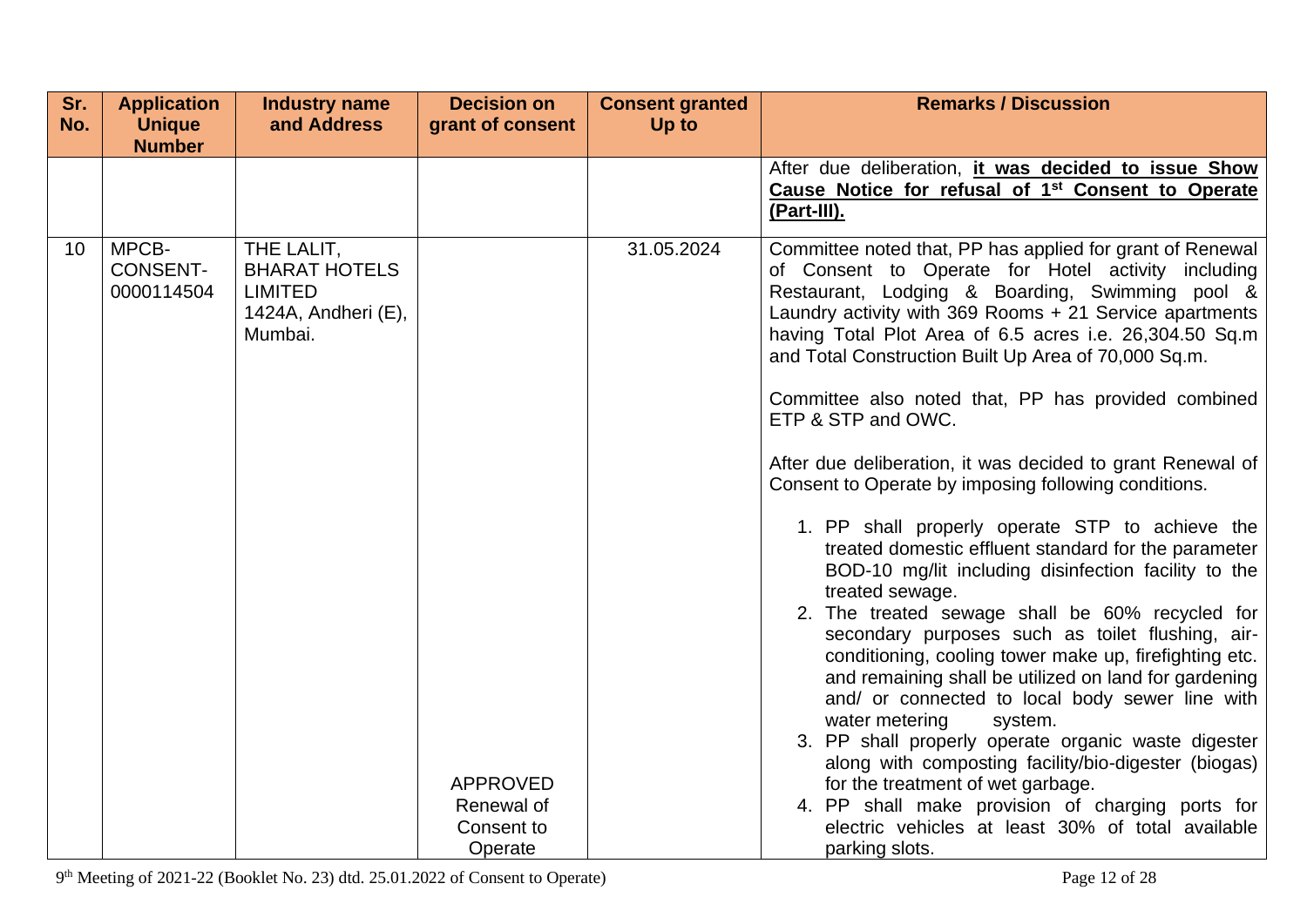| Sr.<br>No. | <b>Application</b><br><b>Unique</b>    | <b>Industry name</b><br>and Address                                                                                                                                                                                                                                                                      | <b>Decision on</b><br>grant of consent                                                                                                                                       | <b>Consent granted</b><br>Up to | <b>Remarks / Discussion</b>                                                                                                                                                                                                                                                                                                                                                                                                                                                                                                                                                                                                                                                                                                                                                                                                                                                                                                                                                                                                                                                                                                                                                                                       |
|------------|----------------------------------------|----------------------------------------------------------------------------------------------------------------------------------------------------------------------------------------------------------------------------------------------------------------------------------------------------------|------------------------------------------------------------------------------------------------------------------------------------------------------------------------------|---------------------------------|-------------------------------------------------------------------------------------------------------------------------------------------------------------------------------------------------------------------------------------------------------------------------------------------------------------------------------------------------------------------------------------------------------------------------------------------------------------------------------------------------------------------------------------------------------------------------------------------------------------------------------------------------------------------------------------------------------------------------------------------------------------------------------------------------------------------------------------------------------------------------------------------------------------------------------------------------------------------------------------------------------------------------------------------------------------------------------------------------------------------------------------------------------------------------------------------------------------------|
|            | <b>Number</b>                          |                                                                                                                                                                                                                                                                                                          |                                                                                                                                                                              |                                 | 5. PP shall submit BG of Rs. 25 Lakh towards O & M<br>of Pollution Control Systems and compliance of<br>Consent conditions.<br>Consent shall be issued after receipt of BG as per earlier<br>Consent to Operate.                                                                                                                                                                                                                                                                                                                                                                                                                                                                                                                                                                                                                                                                                                                                                                                                                                                                                                                                                                                                  |
| 11         | MPCB-<br><b>CONSENT-</b><br>0000117070 | JP Infra Realty Pvt.<br>Ltd. (Formerly<br>known as M/s.<br><b>Skylark Realtors</b><br>Pvt. Ltd.), S. Nos.<br>110/1(pt) to $110/2$ ,<br>26/5 to 26/9(pt),<br>$25/1(pt)$ , 20 to<br>116/1 to 117/6,<br>118/2 to 127/3, 128<br>to 133/8 to 148,<br>Village<br>Ghodbunder, Mira<br>Road, Thane (W)<br>Thane. | <b>APPROVED</b><br>Consent to 1st<br>Operate for Bldg.<br>No. 4 & Club<br>House, Renewal<br>of Consent to<br>Operate (Part-1)<br>for Bldg. Nos. 2 &<br>3 and<br>Amalgamation | Up to 31.12.2022.               | Committee noted that, PP has applied for grant of Consent<br>to 1st Operate for Bldg. No. 4 & Club House, Renewal of<br>Consent to Operate (Part-1) for Bldg. Nos. 2 & 3 and<br>Amalgamation.<br>Committee also noted that the case was discussed in CAC<br>and it was decided to defer the case and call the PP for<br>presentation on performance of existing STP & OWC,<br>details of land available for use of treated effluent for<br>gardening purpose, copies of various permissions obtained<br>from Local Body, documents/ certificate regarding site is<br>not located within Eco-Sensitive Zone buffer area.<br>Committee further noted that PP has made its presentation<br>on above points.<br>After due deliberation, <i>it was decided to grant Consent to</i><br>1st Operate for Bldg. No. 4 & Club House, Renewal of<br>Consent to Operate (Part-1) for Bldg. Nos. 2 & 3 and<br>Amalgamation on total plot area 1,13,624.0 sq. mtrs. for<br>construction BUA 1,53,346.87 sq. mtrs. out of total<br>construction BUA 5,31,951.47 sq. mtrs. by imposing<br>following conditions;<br>1. PP shall properly operate STP to achieve the treated<br>domestic effluent standard for the parameter BOD-10 |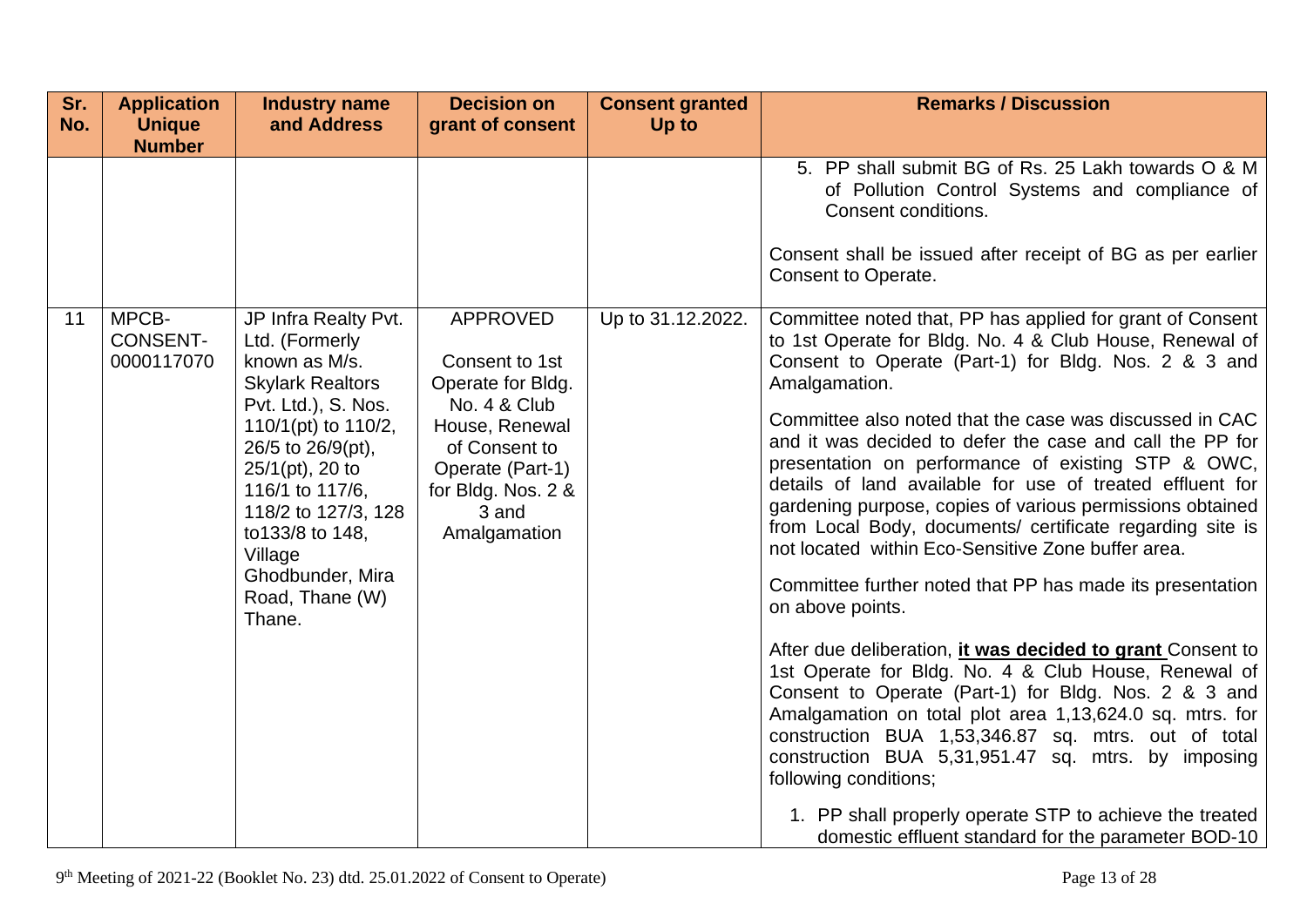| Sr. | <b>Application</b>                     | <b>Industry name</b>                                                                                                                                            | <b>Decision on</b>                               | <b>Consent granted</b> | <b>Remarks / Discussion</b>                                                                                                                                                                                                                                                                                                                                                                                                                                                                                                                                                                                                                                                                                                                                                                                                                                                                                                 |
|-----|----------------------------------------|-----------------------------------------------------------------------------------------------------------------------------------------------------------------|--------------------------------------------------|------------------------|-----------------------------------------------------------------------------------------------------------------------------------------------------------------------------------------------------------------------------------------------------------------------------------------------------------------------------------------------------------------------------------------------------------------------------------------------------------------------------------------------------------------------------------------------------------------------------------------------------------------------------------------------------------------------------------------------------------------------------------------------------------------------------------------------------------------------------------------------------------------------------------------------------------------------------|
| No. | <b>Unique</b>                          | and Address                                                                                                                                                     | grant of consent                                 | Up to                  |                                                                                                                                                                                                                                                                                                                                                                                                                                                                                                                                                                                                                                                                                                                                                                                                                                                                                                                             |
|     | <b>Number</b>                          |                                                                                                                                                                 |                                                  |                        | mg/lit including disinfection facility to the treated<br>sewage.<br>2. The treated sewage shall be 60% recycled for<br>secondary purposes such as toilet flushing, air-<br>conditioning, cooling tower make up, firefighting etc.<br>and remaining shall be utilized on land for gardening<br>and/ or connected to local body sewer line with water<br>metering<br>system.<br>3. PP shall properly operate organic waste digester<br>along with composting facility/bio-digester (biogas)<br>for the treatment of wet garbage.<br>4. PP shall make provision of charging ports for electric<br>vehicles at least 30% of total available parking slots.<br>5. PP shall submit BG of Rs. 25 Lakh towards O & M of<br>Pollution Control Systems and compliance of<br>Consent conditions.<br>Consent shall be issued after receipt of additional consent<br>fees, if any and after receipt of application for <b>Renewal of</b> |
| 12  | MPCB-<br><b>CONSENT-</b><br>0000117220 | <b>Reliance Industries</b><br><b>Limited Convention</b><br>centre<br>Plot. No. C-64, G-<br>Block, Bandra Kurla<br>Complex, Bandra<br>(East), Mumbai-<br>400051. | NOT APPROVED<br>1st Consent to<br>Operate (Part) |                        | consent for the project located at Malad, Mumbai<br>Committee noted that, PP has applied for grant of 1st<br>Consent to Operate (Part) for Construction of Convention,<br>Exhibition Centre and Commercial Complex project having<br>Total Plot Area of 75,000 Sq.m and Construction BUA of<br>5,16,164 Sq.m out of Total Construction BUA of<br>7,59,787.43 Sq.m.<br>Committee also noted that PP has not submitted the<br>approved floor layout plan, initiative towards energy<br>efficiency, E-Waste generation and its disposal path,<br>details of land available for disposal of treated sewage                                                                                                                                                                                                                                                                                                                      |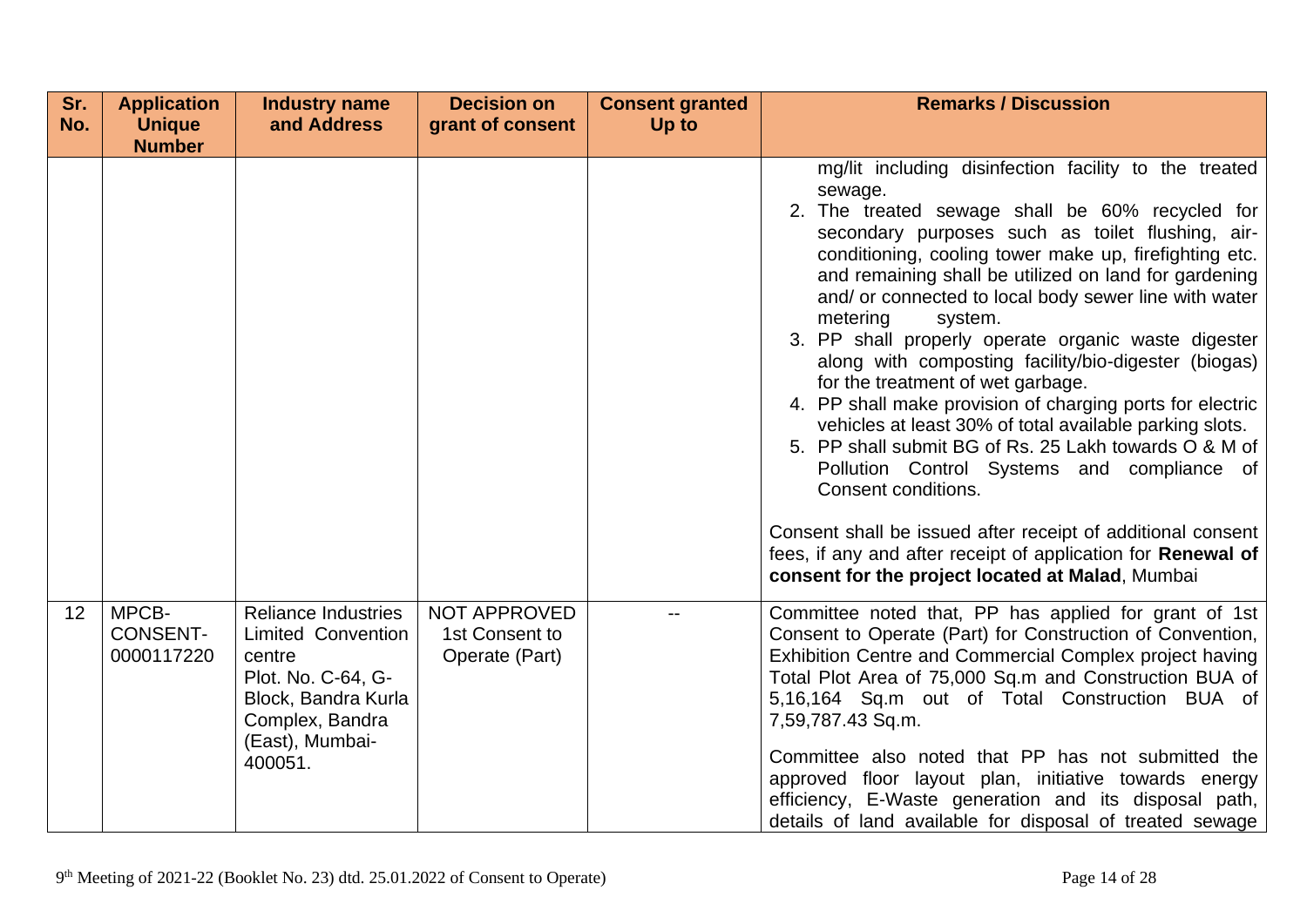| Sr.<br>No. | <b>Application</b><br><b>Unique</b><br><b>Number</b> | <b>Industry name</b><br>and Address                                                                                                                                                                                                                                                                   | <b>Decision on</b><br>grant of consent                                                  | <b>Consent granted</b><br>Up to | <b>Remarks / Discussion</b>                                                                                                                                                                                                                                                                                                                                                                                                                                                                                                                                                                                                                                                                                                                                                                                                                                                                                                                                                                                                                                                                                                                                                                                                                                                                                                                                                                      |
|------------|------------------------------------------------------|-------------------------------------------------------------------------------------------------------------------------------------------------------------------------------------------------------------------------------------------------------------------------------------------------------|-----------------------------------------------------------------------------------------|---------------------------------|--------------------------------------------------------------------------------------------------------------------------------------------------------------------------------------------------------------------------------------------------------------------------------------------------------------------------------------------------------------------------------------------------------------------------------------------------------------------------------------------------------------------------------------------------------------------------------------------------------------------------------------------------------------------------------------------------------------------------------------------------------------------------------------------------------------------------------------------------------------------------------------------------------------------------------------------------------------------------------------------------------------------------------------------------------------------------------------------------------------------------------------------------------------------------------------------------------------------------------------------------------------------------------------------------------------------------------------------------------------------------------------------------|
|            |                                                      |                                                                                                                                                                                                                                                                                                       |                                                                                         |                                 | including design detail of composting facility.<br>After due deliberation, it was decided to issue Show<br>Cause Notice for refusal of 1 <sup>st</sup> Consent to Operate.                                                                                                                                                                                                                                                                                                                                                                                                                                                                                                                                                                                                                                                                                                                                                                                                                                                                                                                                                                                                                                                                                                                                                                                                                       |
| 13         | MPCB-<br><b>CONSENT-</b><br>0000117836               | JP Infra Realty Pvt.<br>Ltd. (Formerly<br>known as M/s.<br><b>Skylark Realtors</b><br>Pvt. Ltd.), S. Nos.<br>110/1(pt) to 110/2,<br>26/5 to 26/9(pt),<br>$25/1$ (pt), 20 to<br>116/1 to 117/6,<br>118/2 to 127/3, 128<br>to 133/8 to 148,<br>Village<br>Ghodbunder, Mira<br>Road, Thane (W)<br>Thane. | <b>APPROVED</b><br>Consent to 1st<br>Operate (Part-II)<br>for School<br><b>Building</b> | Up to 31.01.2024                | Committee noted that, PP has applied for grant of Consent<br>to Operate (Part-II) for School Building (G+7).<br>Committee also noted that the case was discussed in CAC<br>and was decided to defer the case and call the PP for<br>presentation on performance of existing STP & OWC,<br>details of land available for use of treated effluent for<br>gardening purpose, copies of various permissions obtained<br>from Local Body, documents/ certificate regarding site is<br>not located within Eco-Sensitive Zone buffer area.<br>Committee also noted that, PP has made the presentation<br>and briefed on above points.<br>After due deliberation, it was decided to grant Consent<br>to Operate (Part-2) for School Building (G+7) on total<br>plot area 1,13,624.0 sq. mtr. for construction BUA<br>6,503.92 Sq.Mtr. out of total construction<br><b>BUA</b><br>5,31,951.47 sq. mtr. imposing following conditions;<br>1. PP shall properly operate STP to achieve the treated<br>domestic effluent standard for the parameter BOD-<br>10 mg/lit including disinfection facility to the treated<br>sewage.<br>2. The treated sewage shall be 60% recycled for<br>secondary purposes such as toilet flushing, air-<br>conditioning, cooling tower make up, firefighting etc.<br>and remaining shall be utilized on land for gardening<br>and/ or connected to local body sewer line with |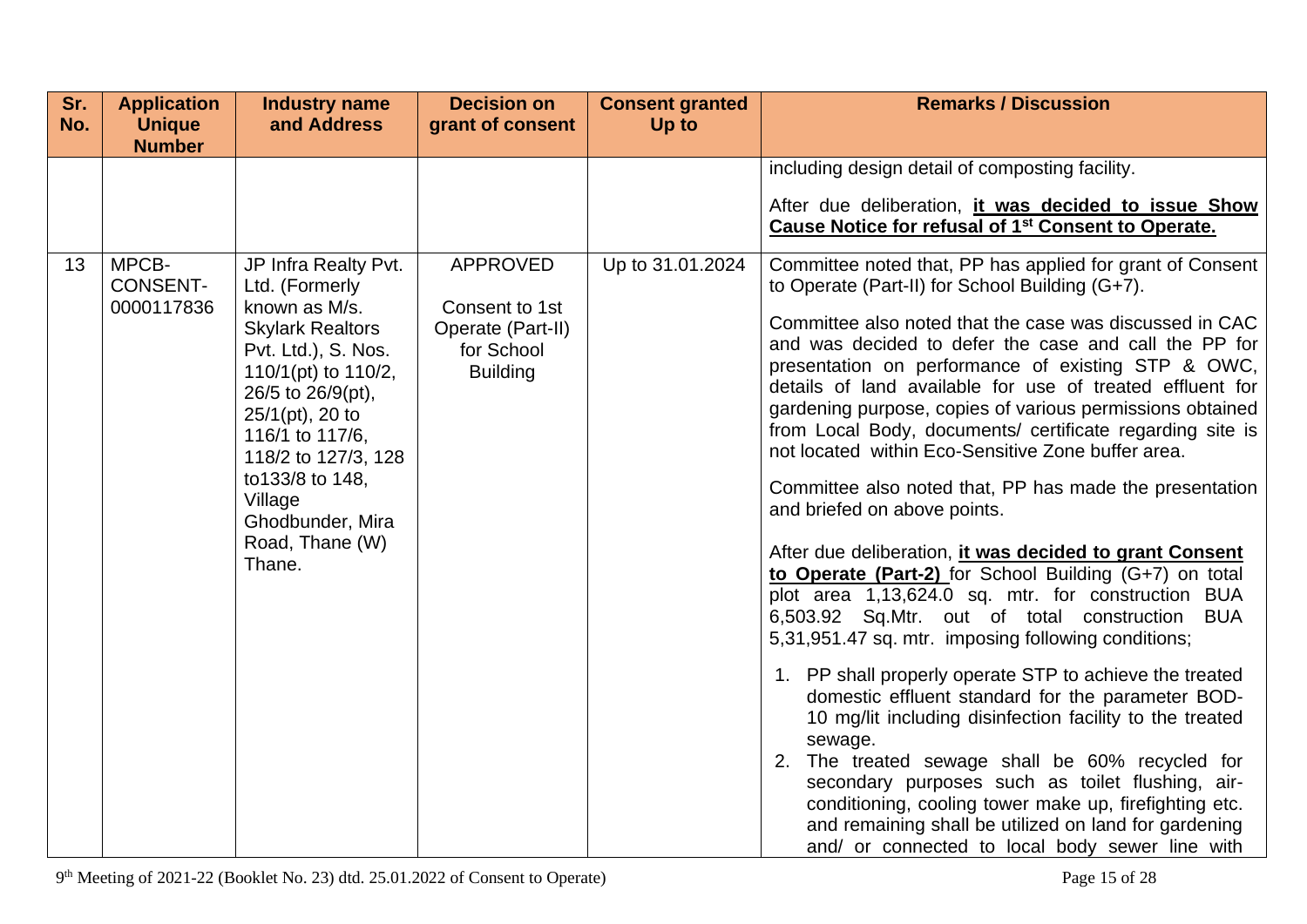| Sr.<br>No. | <b>Application</b><br><b>Unique</b><br><b>Number</b> | <b>Industry name</b><br>and Address                                                                         | <b>Decision on</b><br>grant of consent                                                                                                              | <b>Consent granted</b><br>Up to | <b>Remarks / Discussion</b>                                                                                                                                                                                                                                                                                                                                                                                                                                                                                                                                                                                                                                                                                      |
|------------|------------------------------------------------------|-------------------------------------------------------------------------------------------------------------|-----------------------------------------------------------------------------------------------------------------------------------------------------|---------------------------------|------------------------------------------------------------------------------------------------------------------------------------------------------------------------------------------------------------------------------------------------------------------------------------------------------------------------------------------------------------------------------------------------------------------------------------------------------------------------------------------------------------------------------------------------------------------------------------------------------------------------------------------------------------------------------------------------------------------|
|            |                                                      |                                                                                                             |                                                                                                                                                     |                                 | water metering system.<br>3. PP shall properly operate organic waste digester<br>along with composting facility/bio-digester (biogas)<br>for the treatment of wet garbage.<br>4. PP shall make provision of charging ports for electric<br>vehicles at least 30% of total available parking slots.<br>5. PP shall submit BG of Rs. 25 Lakh towards O & M of<br>Pollution Control Systems and compliance of<br>Consent conditions.<br>Consent shall be issued after receipt of additional<br>consent fees, if any and after receipt of application for                                                                                                                                                            |
|            |                                                      |                                                                                                             |                                                                                                                                                     |                                 | Renewal of consent for the project located at Malad,<br>Mumbai.                                                                                                                                                                                                                                                                                                                                                                                                                                                                                                                                                                                                                                                  |
| 14         | MPCB-<br><b>CONSENT-</b><br>0000117723               | The Saswad Mali<br>Sugar Factory Ltd.<br>Gat No. 1B, 13/1,<br>13/2 & 13/3A<br>Malinagar<br><b>Malshiras</b> | <b>APPROVED</b><br>Grant of<br>amendment in<br>existing Consent<br>Operate under<br>product mix for<br>enhance capacity<br>of alcohol<br>production | 31.08.2024                      | Committee noted that, PP has applied for seeking<br>amendment in existing consent to operate under change in<br>product-mix under the provisions of EIA Notification 2006<br>amended on 23/11/2016 & 16/1/2020 i.e. enhancement of<br>existing alcohol production from existing 30 KLPD to 45<br>KLPD Molasses based distillery under Ethanol Blending<br>Program.<br>Committee also noted that, existing 30 KLPD distillery<br>utilizes C Heavy molasses as raw material to produce<br>Rectified Spirit (RS), Ethanol and Extra Neutral Alcohol<br>(ENA). PP has proposed to produce Ethanol by using new<br>raw materials namely 'B Heavy' Molasses and 'Cane Juice<br>(Syrup)' from conventional 'C Molasses' |
|            |                                                      |                                                                                                             |                                                                                                                                                     |                                 | Committee also noted that, the existing unit is having valid<br>Consent to Operate upto 31/08/2024 &<br>having<br>Environmental Clearance dated 25.09.2006.                                                                                                                                                                                                                                                                                                                                                                                                                                                                                                                                                      |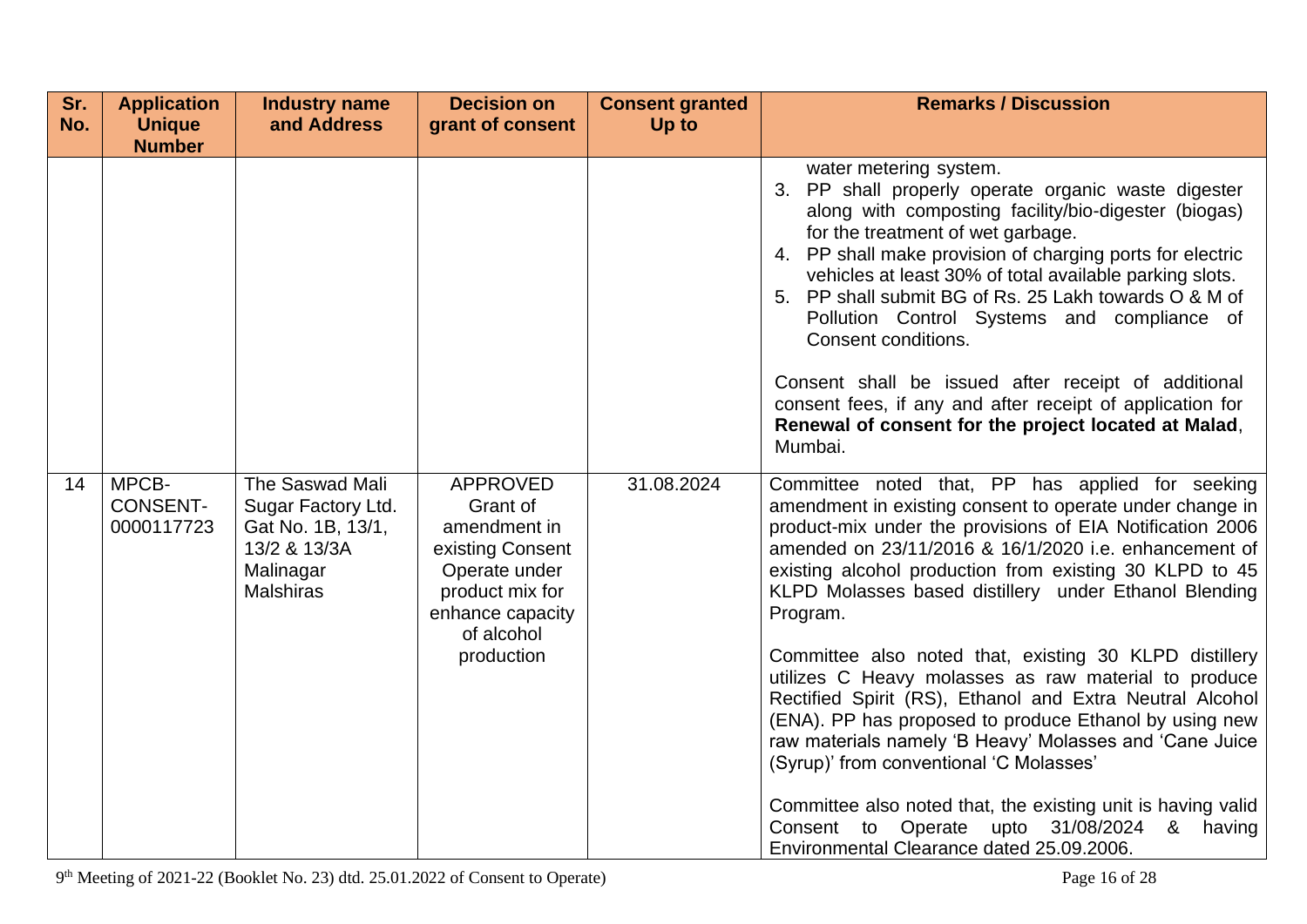| Sr. | <b>Application</b>             | <b>Industry name</b> | <b>Decision on</b> | <b>Consent granted</b> | <b>Remarks / Discussion</b>                                                                                                                                                                                                                                                                                                                                                                                                                                                                                                                            |
|-----|--------------------------------|----------------------|--------------------|------------------------|--------------------------------------------------------------------------------------------------------------------------------------------------------------------------------------------------------------------------------------------------------------------------------------------------------------------------------------------------------------------------------------------------------------------------------------------------------------------------------------------------------------------------------------------------------|
| No. | <b>Unique</b><br><b>Number</b> | and Address          | grant of consent   | Up to                  |                                                                                                                                                                                                                                                                                                                                                                                                                                                                                                                                                        |
|     |                                |                      |                    |                        | Committee also noted that, PP has obtained NIPL<br>certificate from empaneled Auditor for Sugar Distillery<br>sector.                                                                                                                                                                                                                                                                                                                                                                                                                                  |
|     |                                |                      |                    |                        | Committee also noted that, the case was discussed in<br>Technical Committee constituted under product mix on<br>04.12.2021 and committee assessed the pollution load &<br>recommended the case under change in product mix<br>without increase in pollution load from Alcohol production<br>of 30 KLPD to 45 KLPD by using B-Heavy Molasses/Cane<br>Juice as raw materials.                                                                                                                                                                            |
|     |                                |                      |                    |                        | After due deliberation, it was decided to consider the<br>case for amendment in existing consent under<br>product-mix for enhance Alcohol production (Ethanol)<br>from 30 KLPD to 45 KLPD by using B-Heavy<br>Molasses/Cane Juice as raw materials under change in<br>product-mix as per the provisions of EIA Notification 2006<br>as amended on 23/11/2016 & 16/01/2020 by imposing<br>following conditions.                                                                                                                                         |
|     |                                |                      |                    |                        | 1. PP shall not increase consented Cane Crushing<br>Capacity at any given time and proportionately<br>reduce the Sugar production quantity and amend<br>the consent of sugar unit accordingly.<br>2. PP shall comply with all the conditions stipulated in<br>Environmental Clearance and ensure display/upload<br>of six-monthly compliance monitoring report on your<br>official website.<br>3. PP shall install online flow meter for measurement<br>of spent wash generation quantity. Also ensure<br>uninterrupted connectivity of OCEMS to Board |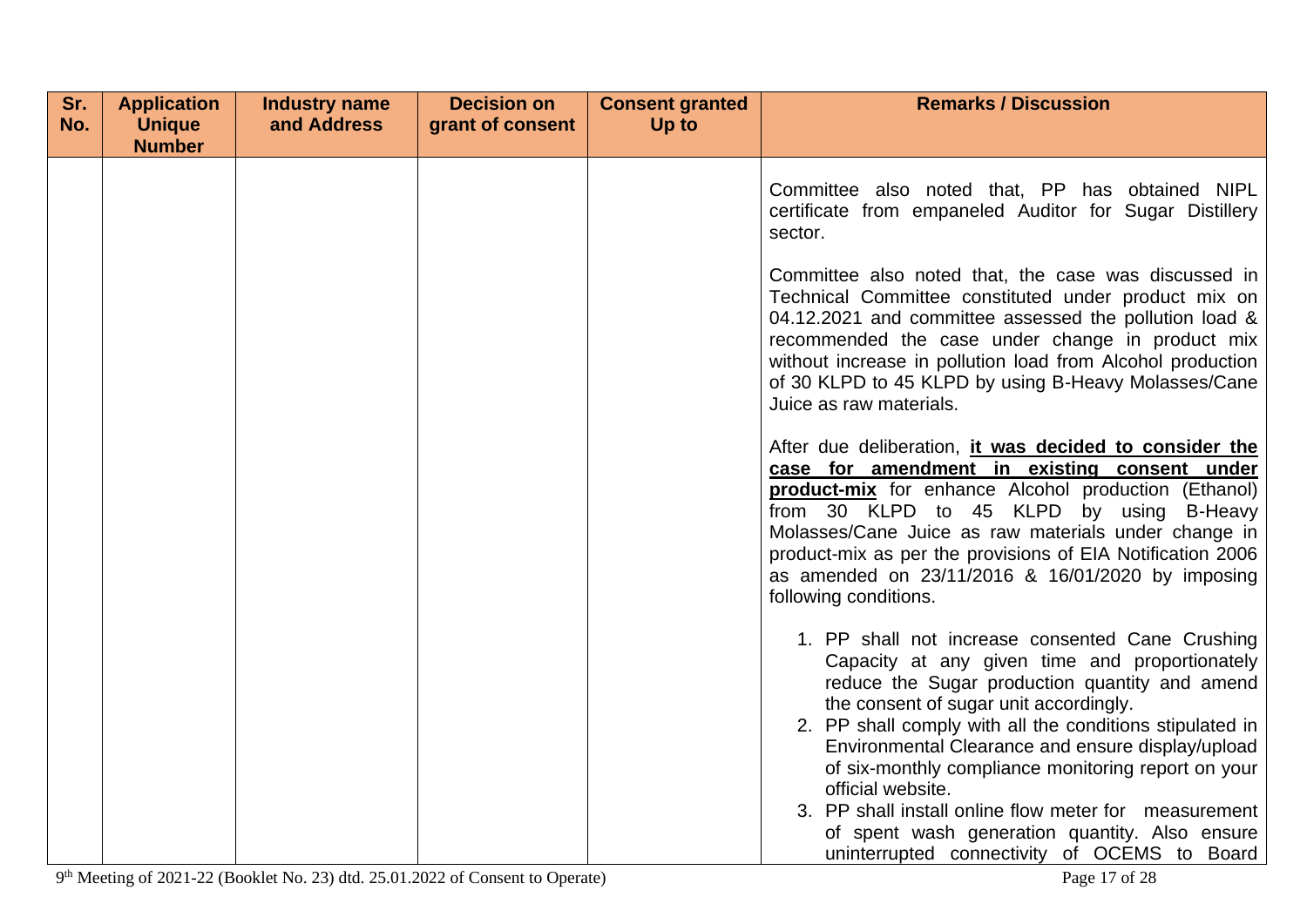| Sr.<br>No. | <b>Application</b><br><b>Unique</b><br><b>Number</b> | <b>Industry name</b><br>and Address                                                                                                      | <b>Decision on</b><br>grant of consent                 | <b>Consent granted</b><br>Up to | <b>Remarks / Discussion</b>                                                                                                                                                                                                                                                                                                                                                                                                                                                                                                                                                                                                                                                                                              |
|------------|------------------------------------------------------|------------------------------------------------------------------------------------------------------------------------------------------|--------------------------------------------------------|---------------------------------|--------------------------------------------------------------------------------------------------------------------------------------------------------------------------------------------------------------------------------------------------------------------------------------------------------------------------------------------------------------------------------------------------------------------------------------------------------------------------------------------------------------------------------------------------------------------------------------------------------------------------------------------------------------------------------------------------------------------------|
|            |                                                      |                                                                                                                                          |                                                        |                                 | server directly through data logger.<br>4. PP shall comply with all the conditions in MoEFCC<br>notification dated 16.01.2020 & 2.03.2021.                                                                                                                                                                                                                                                                                                                                                                                                                                                                                                                                                                               |
| 15         | MPCB-<br><b>CONSENT-</b><br>0000118602               | Larsen & Toubro<br>Ltd.,<br>CTS. Nos. 117A,<br>117A/1 & 117B &<br>117C Village<br>Tungwa, Saki Vihar<br>Road, Powai,<br>Mumbai- 400 072. | <b>APPROVED</b><br>1st Consent to<br>Operate (Part-IV) | 31.12.2022                      | Committee noted that, PP has applied for grant of 1st<br>Consent to Operate (Part-IV) for Construction of<br>Residential, Retail, IT and Commercial project for Tower- 9<br>& Tower-10 having Total Plot Area of 1,46,679.50 Sq.m<br>and Construction BUA of 28,204.70 Sq.m out of Total<br>Construction BUA of 7,59,787.43 Sq.m.<br>Committee also noted that, PP has provided STP and<br>OWC.<br>After due deliberation, it was decided to grant 1st<br><b>Consent to Operate (Part-IV)</b> by imposing following<br>conditions.<br>1. PP shall properly operate STP to achieve the<br>treated domestic effluent standard for the parameter<br>BOD-10 mg/lit including disinfection facility to the<br>treated sewage. |
|            |                                                      |                                                                                                                                          |                                                        |                                 | 2. The treated sewage shall be 60% recycled for<br>secondary purposes such as toilet flushing, air-<br>conditioning, cooling tower make up, firefighting etc.<br>and remaining shall be utilized on land for gardening<br>and/ or connected to local body sewer line with<br>water metering<br>system.<br>3. PP shall properly operate organic waste digester<br>along with composting facility/bio-digester (biogas)<br>for the treatment of wet garbage.                                                                                                                                                                                                                                                               |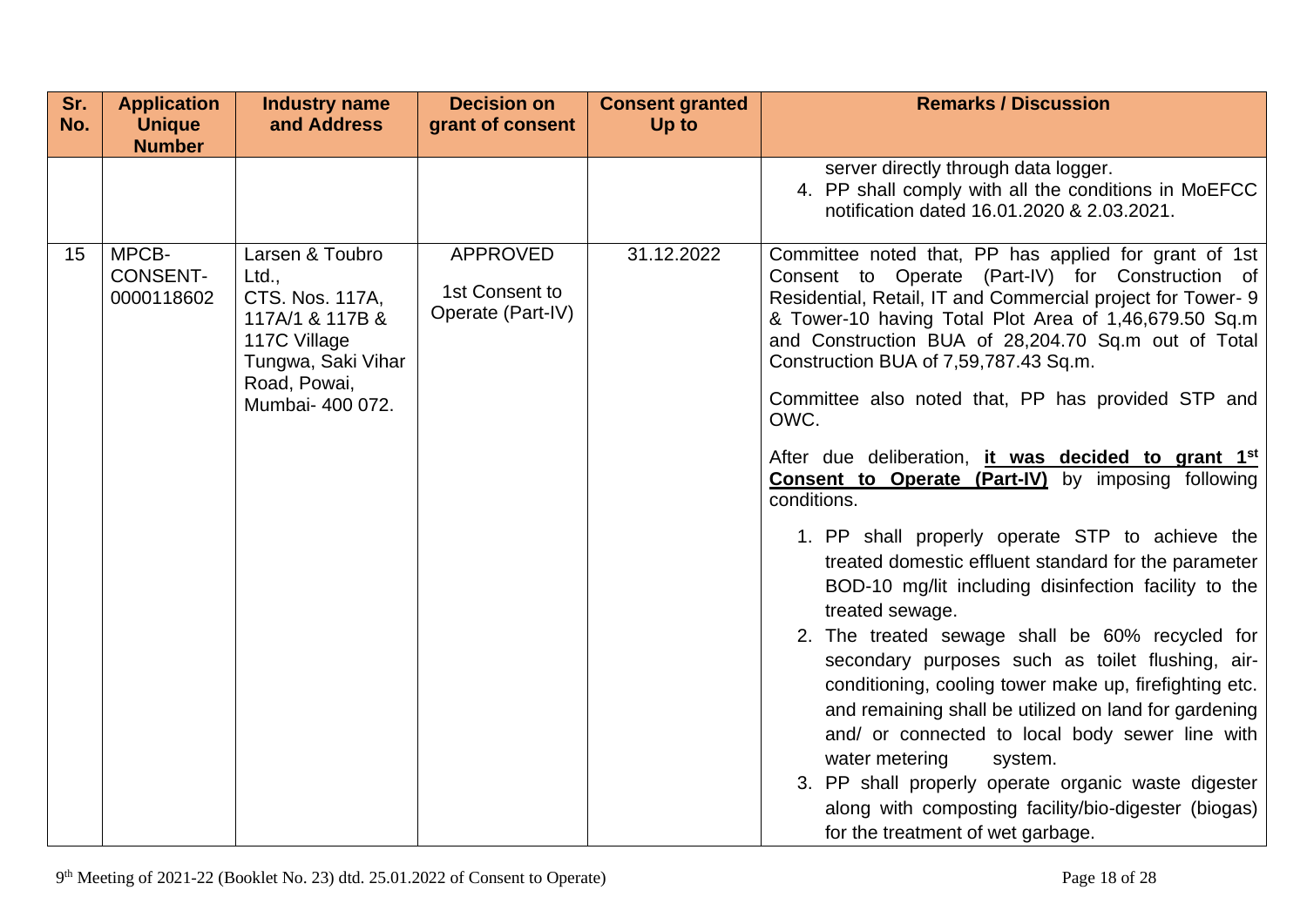| Sr.<br>No. | <b>Application</b><br><b>Unique</b>    | <b>Industry name</b><br>and Address                                                   | <b>Decision on</b><br>grant of consent                   | <b>Consent granted</b><br>Up to | <b>Remarks / Discussion</b>                                                                                                                                                                                                                                                                                                                                                                                                                                                                                                                                                                                                                                                                                                                                                                                                                                                                                         |
|------------|----------------------------------------|---------------------------------------------------------------------------------------|----------------------------------------------------------|---------------------------------|---------------------------------------------------------------------------------------------------------------------------------------------------------------------------------------------------------------------------------------------------------------------------------------------------------------------------------------------------------------------------------------------------------------------------------------------------------------------------------------------------------------------------------------------------------------------------------------------------------------------------------------------------------------------------------------------------------------------------------------------------------------------------------------------------------------------------------------------------------------------------------------------------------------------|
|            | <b>Number</b>                          |                                                                                       |                                                          |                                 |                                                                                                                                                                                                                                                                                                                                                                                                                                                                                                                                                                                                                                                                                                                                                                                                                                                                                                                     |
|            |                                        |                                                                                       |                                                          |                                 | 4. PP shall make provision of charging ports for<br>electric vehicles at least 30% of total available<br>parking slots.<br>5. PP shall extend existing BG of Rs. 25 Lakh towards<br>O & M of Pollution Control Systems and compliance<br>of Consent conditions.<br>Consent shall be issued after receipt of application for<br>renewal of existing Consent to Operate (Part-I, II & III).                                                                                                                                                                                                                                                                                                                                                                                                                                                                                                                           |
| 16         | MPCB-<br><b>CONSENT-</b><br>0000118848 | M/S. Prasad Sugar<br>& Allied Agro<br>Products Ltd.<br>917 Village-<br>Vambori Rahuri | <b>APPROVED</b><br>1 <sup>st</sup> Consent to<br>Operate | 31.08.2022                      | Committee noted that, PP has applied for 1st Consent to<br>operate for Molasses based distillery 30 KLPD.<br>Committee further noted, PP's submission that, they have<br>obtained Environmental Clearance for 30 KLPD distillery<br>on 27.10.2020.<br>Committee also noted that the industry has provided MEE<br>followed by incineration Boiler for treatment of spent wash.<br>After due deliberation, it was decided to grant first Consent<br>to operate for Molasses based Distillery 30 KLPD, by<br>imposing following conditions:<br>1. PP<br>shall operate pollution control system<br>scientifically to achieve the consented norms.<br>2. PP shall ensure uninterrupted connectivity of<br>OCEMS to Board server directly through data<br>logger.<br>3. PP shall submit/extend total Bank Guarantee of Rs.<br>25 lakh towards O & M of pollution control systems<br>and compliance of consent conditions. |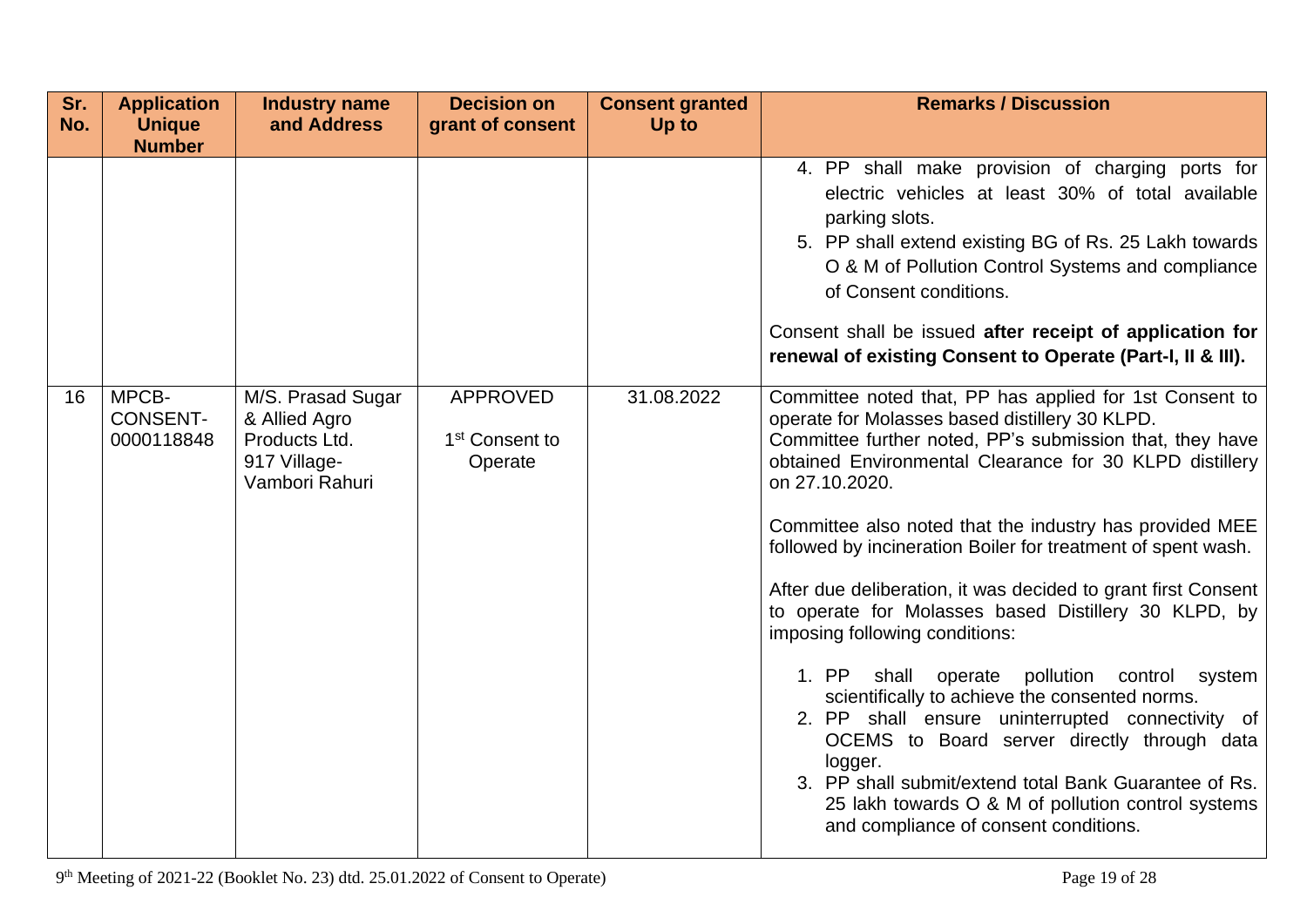| Sr.<br>No. | <b>Application</b><br><b>Unique</b><br><b>Number</b> | <b>Industry name</b><br>and Address                                                                                                   | <b>Decision on</b><br>grant of consent            | <b>Consent granted</b><br>Up to | <b>Remarks / Discussion</b>                                                                                                                                                                                                                                                                                                                                                                                                                                                                                                                                                                                                                                                                                                                                                                                                                                                                                                                                                                                            |
|------------|------------------------------------------------------|---------------------------------------------------------------------------------------------------------------------------------------|---------------------------------------------------|---------------------------------|------------------------------------------------------------------------------------------------------------------------------------------------------------------------------------------------------------------------------------------------------------------------------------------------------------------------------------------------------------------------------------------------------------------------------------------------------------------------------------------------------------------------------------------------------------------------------------------------------------------------------------------------------------------------------------------------------------------------------------------------------------------------------------------------------------------------------------------------------------------------------------------------------------------------------------------------------------------------------------------------------------------------|
|            |                                                      |                                                                                                                                       |                                                   |                                 | Consent shall be issued after submission of Bank<br>Guarantee and verification report from SRO regarding<br>completion of installation work.                                                                                                                                                                                                                                                                                                                                                                                                                                                                                                                                                                                                                                                                                                                                                                                                                                                                           |
| 17         | MPCB-<br><b>CONSENT-</b><br>0000118796               | M/S. BERGER<br><b>PAINTS INDIA</b><br><b>LIMITED</b><br>Plot No. G35 M/S.<br><b>BERGER PAINTS</b><br><b>INDIA LIMITED</b><br>Purandar | Approved<br>1 <sup>st</sup> Consent to<br>Operate | 31.07.2025                      | Committee noted that, PP has applied for 1st Consent to<br>Operate (part) for expansion with amalgamation of existing<br>consent to operate.<br>Committee<br>also<br>noted that, PP<br>has<br>obtained<br>Environmental Clearance vide dated 08/7/2021.<br>Committee further noted that, the said application was<br>discussed in earlier CAC meeting and was issued show<br>cause notice due to difference in water budget mentioned<br>in the consent application and Environmental Clearance &<br>did not amended the Environmental Clearance.<br>Committee further noted the reply submitted towards SCN<br>in which requested to grant 1st Consent to Operate<br>(Expansion) as per the water budget mentioned in<br>Environmental Clearance Further, noted that, Industry has<br>provided ETP comprising primary, secondary, Tertiary<br>followed by UF, RO-1, RO-2 & MEE and treated effluent<br>will be recycled in the process to achieve ZLD.<br>After due deliberation, it was decided to consider the case |
|            |                                                      |                                                                                                                                       |                                                   |                                 | for 1st Consent to Operate (part) for expansion with<br>amalgamation of existing consent by imposing following<br>conditions.                                                                                                                                                                                                                                                                                                                                                                                                                                                                                                                                                                                                                                                                                                                                                                                                                                                                                          |
|            |                                                      |                                                                                                                                       |                                                   |                                 | 1. PP shall operate Effluent Treatment<br>Plant<br>scientifically and recycle entire treated effluent into<br>the process to achieve Zero Liquid Discharge<br>2. PP shall comply with the conditions of the                                                                                                                                                                                                                                                                                                                                                                                                                                                                                                                                                                                                                                                                                                                                                                                                            |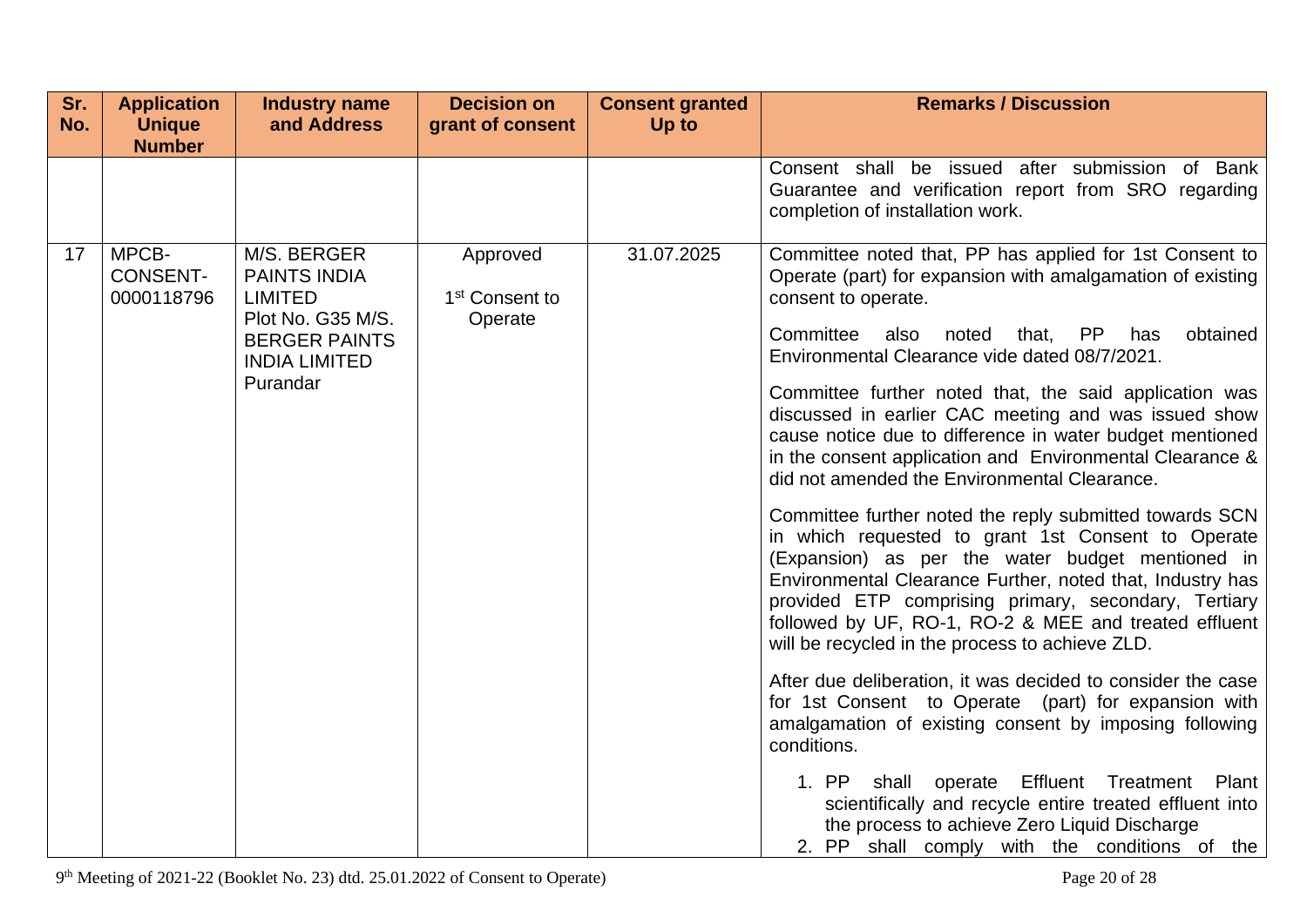| Sr.<br>No. | <b>Application</b><br><b>Unique</b>    | <b>Industry name</b><br>and Address                                                                                                               | <b>Decision on</b><br>grant of consent                                        | <b>Consent granted</b><br>Up to | <b>Remarks / Discussion</b>                                                                                                                                                                                                                                                                                                                                                                                                                                                                                                                                                                                                                                                                                        |
|------------|----------------------------------------|---------------------------------------------------------------------------------------------------------------------------------------------------|-------------------------------------------------------------------------------|---------------------------------|--------------------------------------------------------------------------------------------------------------------------------------------------------------------------------------------------------------------------------------------------------------------------------------------------------------------------------------------------------------------------------------------------------------------------------------------------------------------------------------------------------------------------------------------------------------------------------------------------------------------------------------------------------------------------------------------------------------------|
|            | <b>Number</b>                          |                                                                                                                                                   |                                                                               |                                 |                                                                                                                                                                                                                                                                                                                                                                                                                                                                                                                                                                                                                                                                                                                    |
|            |                                        |                                                                                                                                                   |                                                                               |                                 | Environmental Clearance.<br>3. PP shall not manufacture any other product for<br>which permission is not granted by the Board<br>4. Consent shall be issued with overriding effect on<br>earlier Consent to Operate granted by the Board<br>vide no. Format 1.0/CAC/UAN No. 0000086497/CR-<br>2006000747 dated 17/6/2020.<br>5. PP shall submit Bank Guarantee of Rs. 25 Lakh<br>towards O&M of Pollution Control System and<br><b>Compliance of Consent Conditions</b>                                                                                                                                                                                                                                            |
| 18         | MPCB-<br><b>CONSENT-</b><br>0000114945 | Dalmia Bharat<br>Sugar & Industries<br>LTD, Sugar Unit -<br>Ninadevi Kokrud,<br>Village - Karungali -<br>Arala<br>NA Karungali -<br>Arala Shirala | <b>APPROVED</b><br>Renewal                                                    | 31.07.2023                      | Committee noted that, PP has applied for Renewal of<br>consent for 3500 TCD sugar unit & 4.5 MW Co-generation<br>unit.<br>After due deliberation, it was decided to grant renewal of<br>consent, by imposing following conditions:<br>1. PP<br>shall operate pollution control system<br>scientifically to achieve the consented norms<br>2. PP shall provide CPU within 6 months and submit<br>BG of Rs. 5 lakh towards compliance of the same.<br>3. PP shall ensure uninterrupted connectivity of<br>OCEMS to Board server directly through data logger<br>4. PP shall submit/extend total Bank Guarantee of Rs.<br>25 lakh towards O & M of pollution control systems<br>and compliance of consent conditions. |
| 19         | MPCB-<br><b>CONSENT-</b><br>0000122641 | Sahakar Maharashi<br>Shankarrao Mohite-<br>Patil SSK Ltd<br>70 At-<br>Shanakarnagar Po-                                                           | NOT APPROVED<br>Grant of<br>amendment in<br>existing Consent<br>Operate under |                                 | Committee noted that, PP has applied for amendment in<br>existing consent to operate under change in product-mix<br>under the provisions of EIA Notification 2006 amended on<br>23/11/2016 & 16/1/2020 i.e. enhancement of existing<br>alcohol production from existing 60 KLPD to 90 KLPD                                                                                                                                                                                                                                                                                                                                                                                                                         |

9<sup>th</sup> Meeting of 2021-22 (Booklet No. 23) dtd. 25.01.2022 of Consent to Operate) Page 21 of 28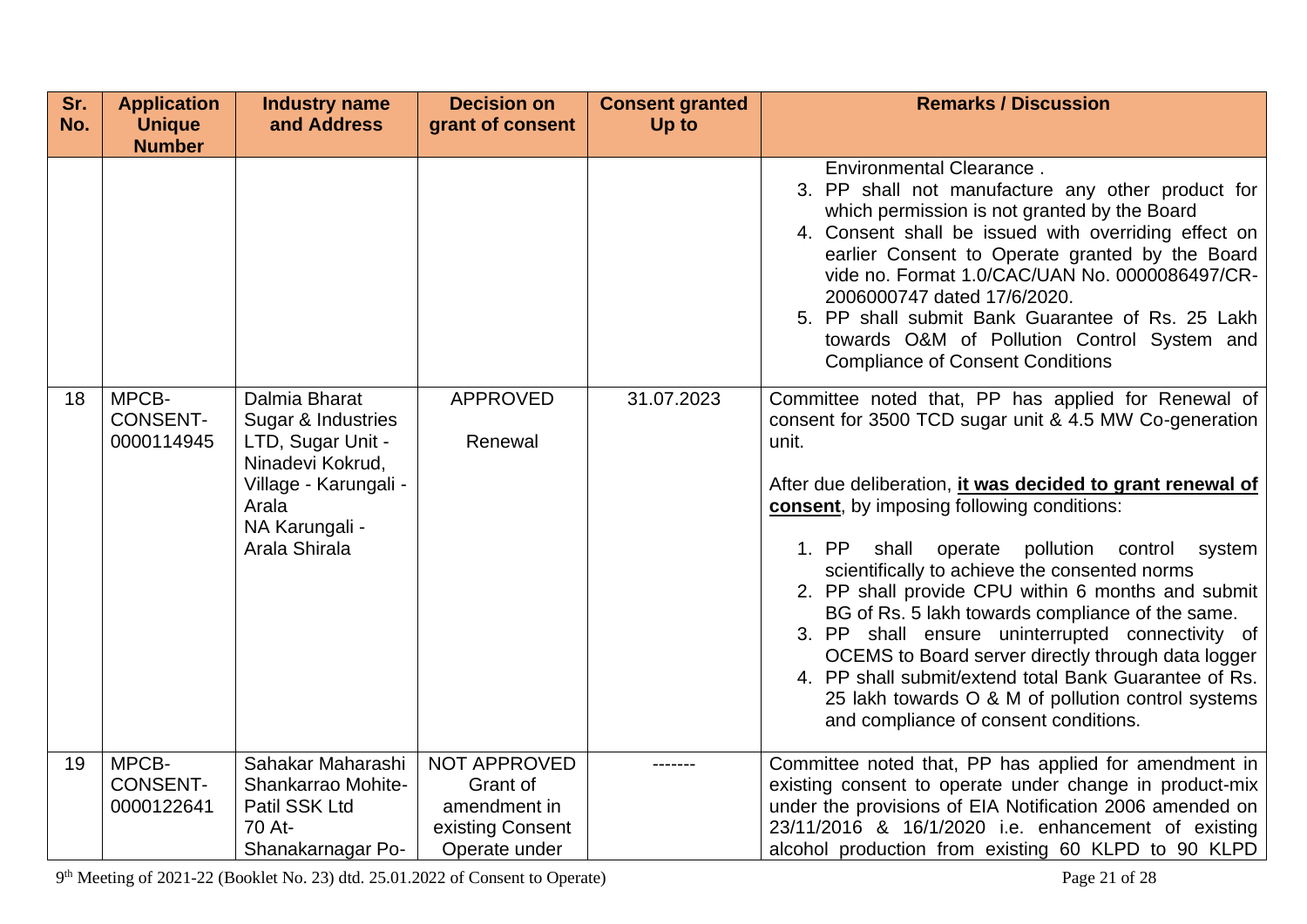| Sr.<br>No. | <b>Application</b><br><b>Unique</b>    | <b>Industry name</b><br>and Address                                                                                                                                           | <b>Decision on</b><br>grant of consent                                                                                                               | <b>Consent granted</b><br>Up to | <b>Remarks / Discussion</b>                                                                                                                                                                                                                                                                                                                                                                                                                                                                                                                                                                                                                                                                                                                                                                                                                                                                                               |
|------------|----------------------------------------|-------------------------------------------------------------------------------------------------------------------------------------------------------------------------------|------------------------------------------------------------------------------------------------------------------------------------------------------|---------------------------------|---------------------------------------------------------------------------------------------------------------------------------------------------------------------------------------------------------------------------------------------------------------------------------------------------------------------------------------------------------------------------------------------------------------------------------------------------------------------------------------------------------------------------------------------------------------------------------------------------------------------------------------------------------------------------------------------------------------------------------------------------------------------------------------------------------------------------------------------------------------------------------------------------------------------------|
|            | <b>Number</b>                          |                                                                                                                                                                               |                                                                                                                                                      |                                 |                                                                                                                                                                                                                                                                                                                                                                                                                                                                                                                                                                                                                                                                                                                                                                                                                                                                                                                           |
|            |                                        | Yeshwantnagar<br><b>Malshiras</b>                                                                                                                                             | product mix for<br>enhance capacity<br>of alcohol<br>production                                                                                      |                                 | Molasses based distillery under Ethanol Blending Program.<br>Committee also noted that, the unit was established prior<br>to EIA Notification 1994.<br>Committee further noted that, the application was<br>discussed in Technical Committee constituted under<br>product mix on 04/12/2021 and decided not to consider the<br>proposal as unit doesn't have Environmental Clearance<br>which is mandatory documents as per amended EIA                                                                                                                                                                                                                                                                                                                                                                                                                                                                                   |
|            |                                        |                                                                                                                                                                               |                                                                                                                                                      |                                 | notification dtd. 02/03/2021.<br>After due deliberation, it was decided to issue final<br>Refusal of Consent applied under product mix.                                                                                                                                                                                                                                                                                                                                                                                                                                                                                                                                                                                                                                                                                                                                                                                   |
| 20         | MPCB-<br><b>CONSENT-</b><br>0000123353 | <b>BHAURAO</b><br><b>CHAVAN</b><br>S.S.K.LTD.(DISTIL<br><b>LERY UNIT)</b><br>32, 33, 34, 66, 74, 75,<br>76,77,78<br>LAXMINAGAR, DE<br><b>GAON-YELEGAON</b><br><b>ARDHAPUR</b> | <b>APPROVED</b><br>Grant of<br>amendment in<br>existing Consent<br>Operate under<br>product mix for<br>enhance capacity<br>of alcohol<br>production. | 31.08.2022                      | Committee noted that, PP has applied for amendment in<br>existing consent to operate under change in product-mix<br>under the provisions of EIA Notification 2006 amended on<br>23/11/2016 & 16/1/2020 i.e. enhancement of existing<br>alcohol production from existing 60 KLPD to 90 KLPD<br>Molasses based distillery under Ethanol Blending Program.<br>Committee also noted that, existing 60 KLPD distillery<br>utilizes C Heavy molasses as raw material to produce<br>Rectified Spirit (RS), Ethanol and Extra Neutral Alcohol<br>(ENA). PP has proposed to produce Ethanol by using new<br>raw materials namely 'B Heavy' Molasses and 'Cane Juice<br>(Syrup)' from conventional 'C Molasses.<br>Committee further noted that, the existing unit is having<br>valid Consent to Operate upto 31/08/2022 & having<br>Environmental Clearance dated16/03/2020.<br>Committee further noted that, PP has obtained NIPL |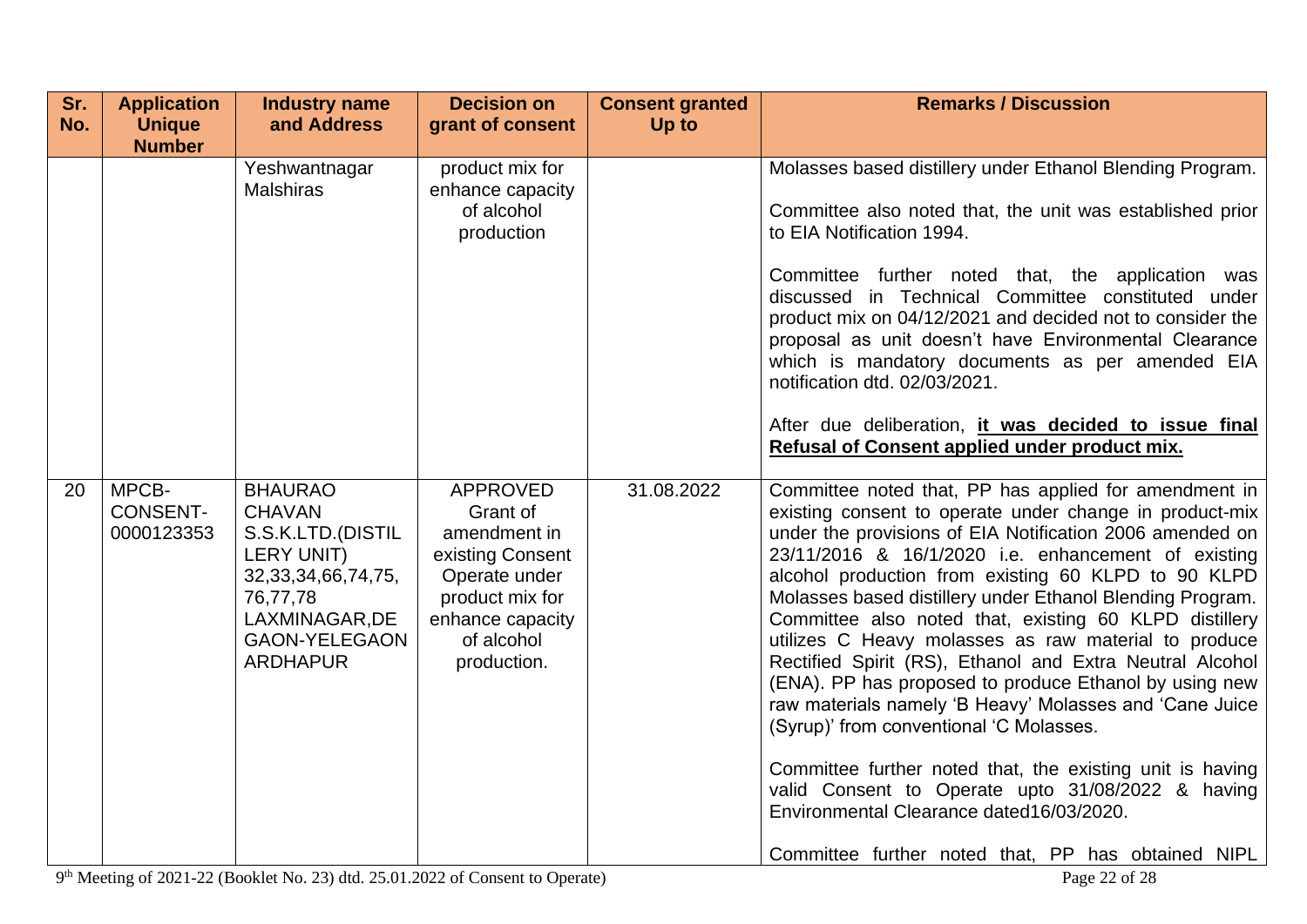| Sr. | <b>Application</b> | <b>Industry name</b> | <b>Decision on</b> | <b>Consent granted</b> | <b>Remarks / Discussion</b>                                                                                                                                                                                                                                                                                                                                                                                                                                                                                                                                                                    |
|-----|--------------------|----------------------|--------------------|------------------------|------------------------------------------------------------------------------------------------------------------------------------------------------------------------------------------------------------------------------------------------------------------------------------------------------------------------------------------------------------------------------------------------------------------------------------------------------------------------------------------------------------------------------------------------------------------------------------------------|
| No. | <b>Unique</b>      | and Address          | grant of consent   | Up to                  |                                                                                                                                                                                                                                                                                                                                                                                                                                                                                                                                                                                                |
|     | <b>Number</b>      |                      |                    |                        |                                                                                                                                                                                                                                                                                                                                                                                                                                                                                                                                                                                                |
|     |                    |                      |                    |                        | certificate from empaneled Auditor for Sugar Distillery                                                                                                                                                                                                                                                                                                                                                                                                                                                                                                                                        |
|     |                    |                      |                    |                        | sector.                                                                                                                                                                                                                                                                                                                                                                                                                                                                                                                                                                                        |
|     |                    |                      |                    |                        | Committee also noted that, the case was discussed in<br>Technical Committee constituted under product mix on<br>04/12/2021 and committee assessed the pollution load &<br>recommended the case under change in product mix<br>without increase in pollution load from Alcohol production<br>of 60 KLPD to 90 KLPD by using B-Heavy Molasses/Cane<br>Juice as raw materials.                                                                                                                                                                                                                    |
|     |                    |                      |                    |                        | After due deliberation, it was decided to consider the<br>case for amendment in existing consent under<br>product-mix for enhance Alcohol production (Ethanol)<br>from 60 KLPD to 90 KLPD by using<br>B-Heavy<br>Molasses/Cane Juice as raw materials under change in<br>product-mix as per the provisions of EIA Notification 2006<br>as amended on 23/11/2016 & 16/01/2020 by imposing<br>following conditions:                                                                                                                                                                              |
|     |                    |                      |                    |                        | 1. PP shall not increase consented Cane Crushing<br>Capacity at any given time and proportionately<br>reduce the Sugar production quantity and amend<br>the consent of sugar unit accordingly.<br>2. PP shall comply with all the conditions stipulated in<br>Environmental Clearance and ensure display/upload<br>of six-monthly compliance monitoring report on your<br>official website.<br>3. PP shall install online flow meter for measurement<br>of spent wash generation quantity. Also ensure<br>uninterrupted connectivity of OCEMS to Board<br>server directly through data logger. |
|     |                    |                      |                    |                        | 4. PP shall comply with all the conditions in MoEFCC                                                                                                                                                                                                                                                                                                                                                                                                                                                                                                                                           |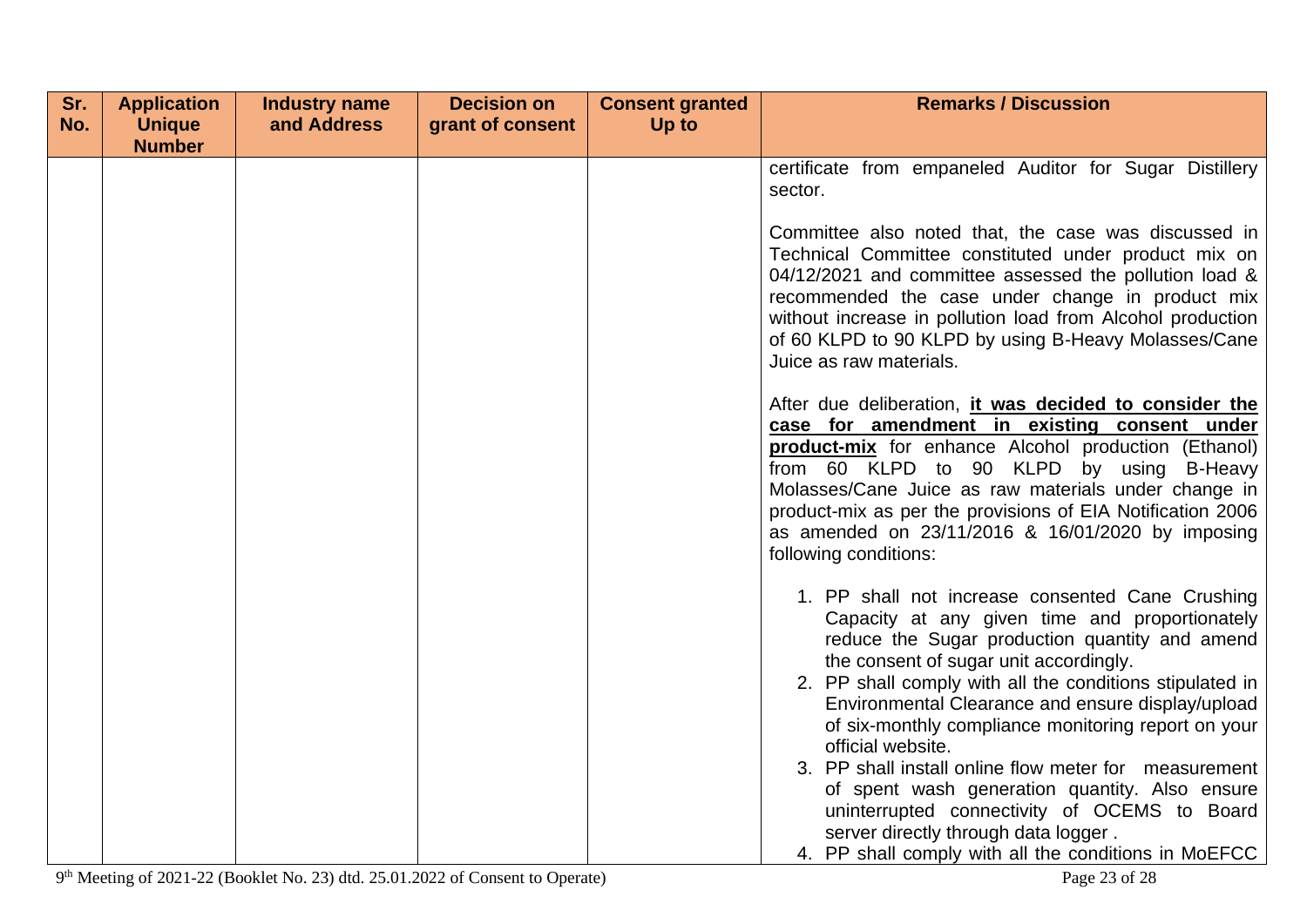| Sr.<br>No. | <b>Application</b><br><b>Unique</b>    | <b>Industry name</b><br>and Address                                                                                                        | <b>Decision on</b><br>grant of consent                                                                             | <b>Consent granted</b><br>Up to | <b>Remarks / Discussion</b>                                                                                                                                                                                                                                                                                                                                                                                                                                                                                                                                                                                                                                                                                                                                                                                                                                                                                                                                         |
|------------|----------------------------------------|--------------------------------------------------------------------------------------------------------------------------------------------|--------------------------------------------------------------------------------------------------------------------|---------------------------------|---------------------------------------------------------------------------------------------------------------------------------------------------------------------------------------------------------------------------------------------------------------------------------------------------------------------------------------------------------------------------------------------------------------------------------------------------------------------------------------------------------------------------------------------------------------------------------------------------------------------------------------------------------------------------------------------------------------------------------------------------------------------------------------------------------------------------------------------------------------------------------------------------------------------------------------------------------------------|
|            | <b>Number</b>                          |                                                                                                                                            |                                                                                                                    |                                 |                                                                                                                                                                                                                                                                                                                                                                                                                                                                                                                                                                                                                                                                                                                                                                                                                                                                                                                                                                     |
|            |                                        |                                                                                                                                            |                                                                                                                    |                                 | notification dated 16.01.2020 & 2.03.2021.                                                                                                                                                                                                                                                                                                                                                                                                                                                                                                                                                                                                                                                                                                                                                                                                                                                                                                                          |
| 21         | MPCB-<br><b>CONSENT-</b><br>0000123757 | M/s Jaywant<br>Sugars Ltd.,<br>Sr.No.83 to<br>90,92,93,95,98,99,<br>Dhawarwadi<br>Dhawarwadi Karad                                         | <b>APPROVED</b><br>1 <sup>st</sup> Consent to<br>Operate with<br>amalgamation of<br>existing Consent<br>to Operate | 31.07.2022                      | Committee noted that, PP has applied for 1 <sup>st</sup> consent to<br>operate for expansion of 2300 TCD Sugar Unit & 4 MW<br>Co-generation unit with amalgamation of existing consent<br>of 2500 TCD sugar & 10 MW Co-generation unit ie. total-<br>4800 TCD sugar unit and 14 MW Co-generation.<br>After due deliberation, it was decided to grant 1 <sup>st</sup><br>consent to operate for expansion with amalgamation<br>of existing consent by imposing following conditions:<br>1. PP<br>shall<br>pollution control<br>operate<br>system<br>scientifically to achieve the consented norms.<br>2. PP shall obtain Environmental clearance if exceed<br>the crushing limits of 5000 TCD.<br>3. PP shall ensure uninterrupted connectivity of<br>OCEMS to Board server directly through data<br>logger.<br>4. PP shall submit/extend total Bank Guarantee of Rs.<br>25 lakh towards O & M of pollution control systems<br>and compliance of consent conditions. |
| 22         | MPCB-<br><b>CONSENT-</b><br>0000123202 | <b>BARAMATI AGRO</b><br><b>LIMITED UNIT 2</b><br>179,195,196,197,1<br>98,199,200<br><b>MAHATMA PHULA</b><br>NAGAR, KANNAD<br><b>KANNAD</b> | NOT APPROVED<br>Operate                                                                                            | ----                            | Committee noted that industry has applied for consent to<br>1 <sup>st</sup> operate for expansion.<br>Committee further noted the PP's submission through<br>email that, they have wrongfully applied for consent to<br>operate and wants to withdraw the application.<br>After due deliberation, it was decided to consider industry<br>request.                                                                                                                                                                                                                                                                                                                                                                                                                                                                                                                                                                                                                   |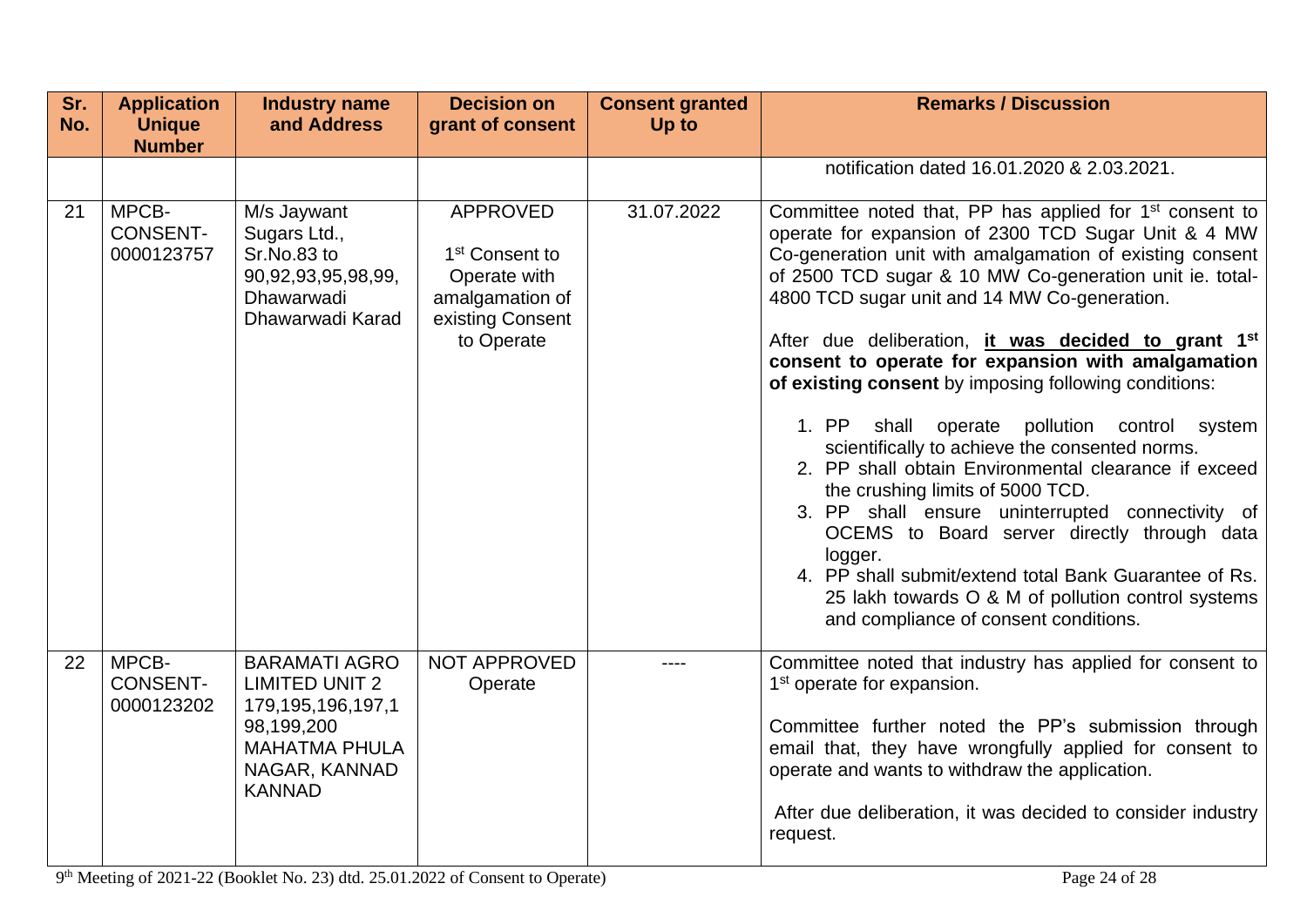| Sr. | <b>Application</b>                     | <b>Industry name</b>                                                                                                                                                                                                                    | <b>Decision on</b>                                                                                                                                   | <b>Consent granted</b> | <b>Remarks / Discussion</b>                                                                                                                                                                                                                                                                                                                                                                                                                                                                                                                                                                                                                                                                                                                                                                                                                                                                                                                      |
|-----|----------------------------------------|-----------------------------------------------------------------------------------------------------------------------------------------------------------------------------------------------------------------------------------------|------------------------------------------------------------------------------------------------------------------------------------------------------|------------------------|--------------------------------------------------------------------------------------------------------------------------------------------------------------------------------------------------------------------------------------------------------------------------------------------------------------------------------------------------------------------------------------------------------------------------------------------------------------------------------------------------------------------------------------------------------------------------------------------------------------------------------------------------------------------------------------------------------------------------------------------------------------------------------------------------------------------------------------------------------------------------------------------------------------------------------------------------|
| No. | <b>Unique</b>                          | and Address                                                                                                                                                                                                                             | grant of consent                                                                                                                                     | Up to                  |                                                                                                                                                                                                                                                                                                                                                                                                                                                                                                                                                                                                                                                                                                                                                                                                                                                                                                                                                  |
|     | <b>Number</b>                          |                                                                                                                                                                                                                                         |                                                                                                                                                      |                        |                                                                                                                                                                                                                                                                                                                                                                                                                                                                                                                                                                                                                                                                                                                                                                                                                                                                                                                                                  |
| 23  | MPCB-<br><b>CONSENT-</b><br>0000123639 | Shri. Dudhganga<br>Vedganga Sahakari<br>Sakhar Karkhana<br>Ltd., Bidri (<br>Mouninagar)<br>Gat No. 1042, 43,<br>44, 45, 46, 47, 48,<br>49, 50, 1051/1,<br>1051/2A, 1051/2B,<br>1051/2C, 1051/25,<br>1051/2E, 1299 Bidri<br>(Mouninagar) | NOT APPROVED<br>1 <sup>st</sup> Consent to<br>Operate with<br>amalgamation of<br>existing Consent<br>to Operate                                      | ---                    | Committee noted that, PP has applied for 1 <sup>st</sup> consent to<br>operate for expansion of 5000 TCD Sugar Unit with<br>amalgamation of existing consent of 5000 TCD sugar (ie.<br>For total- 10000 TCD sugar unit).<br>Committee also noted that the PP has not submitted status<br>of expansion project. And the JVS of existing unit are<br>exceeding.<br>After due deliberation, it was decided to issue SCN for<br>refusal.                                                                                                                                                                                                                                                                                                                                                                                                                                                                                                             |
| 24  | MPCB-<br><b>CONSENT-</b><br>0000125119 | Kagal<br>M/s. Loknete<br>Sundarraoji<br>Solanke Sahakari<br>Sakhar Karkhana<br><b>Limited (Distillery</b><br>Unit)<br>176 At.<br>Sundarnagar Post.<br><b>Telgaon Dharur</b>                                                             | <b>APPROVED</b><br>Grant of<br>amendment in<br>existing Consent<br>Operate under<br>product mix for<br>enhance capacity<br>of alcohol<br>production. | 31.08.2022             | Committee noted that, PP has applied for seeking<br>amendment in existing consent to operate under change in<br>product-mix under the provisions of EIA Notification 2006<br>amended on 23/11/2016 & 16/1/2020 i.e. enhancement of<br>existing alcohol production from existing 45 KLPD to 67<br>KLPD Molasses based distillery under Ethanol Blending<br>Program.<br>Committee also noted that, existing 45 KLPD distillery<br>utilizes C Heavy molasses as raw material to produce<br>Rectified Spirit (RS), Ethanol and Extra Neutral Alcohol<br>(ENA). PP has proposed to produce Ethanol by using new<br>raw materials namely 'B Heavy' Molasses and 'Cane Juice<br>(Syrup)' from conventional 'C Molasses.<br>Committee also noted that, the existing unit is having valid<br>Consent to Operate upto 31/08/2022<br><u>&amp;</u><br>having<br>Environmental Clearance dated 13/04/2009.<br>Committee also noted that, PP has obtained NIPL |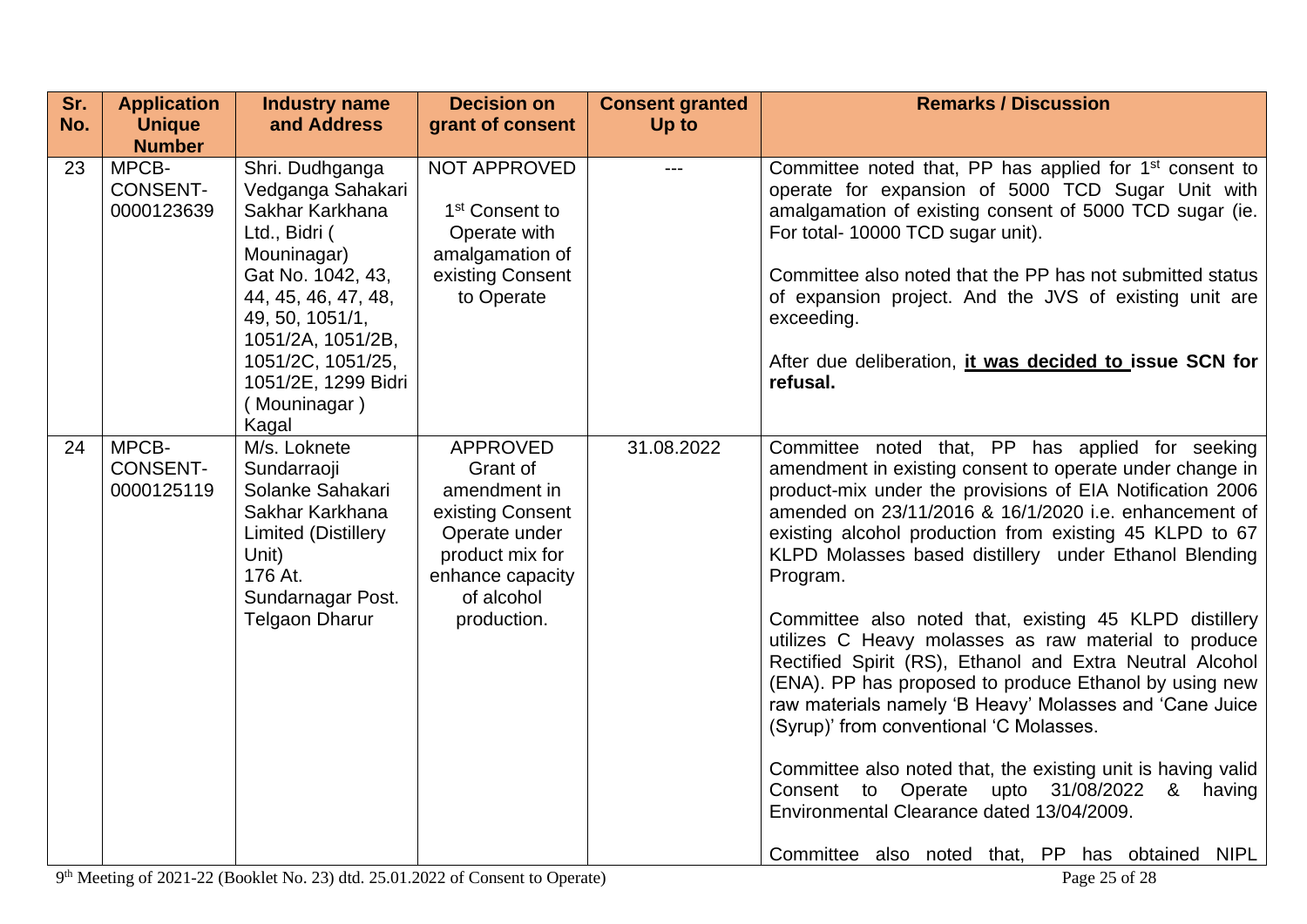| Sr. | <b>Application</b> | <b>Industry name</b> | <b>Decision on</b> | <b>Consent granted</b> | <b>Remarks / Discussion</b>                                                                                                                                                                                                                                                                                                                                                                                                                                                                                                                                                                   |
|-----|--------------------|----------------------|--------------------|------------------------|-----------------------------------------------------------------------------------------------------------------------------------------------------------------------------------------------------------------------------------------------------------------------------------------------------------------------------------------------------------------------------------------------------------------------------------------------------------------------------------------------------------------------------------------------------------------------------------------------|
| No. | <b>Unique</b>      | and Address          | grant of consent   | Up to                  |                                                                                                                                                                                                                                                                                                                                                                                                                                                                                                                                                                                               |
|     | <b>Number</b>      |                      |                    |                        |                                                                                                                                                                                                                                                                                                                                                                                                                                                                                                                                                                                               |
|     |                    |                      |                    |                        | certificate from empaneled Auditor for Sugar Distillery                                                                                                                                                                                                                                                                                                                                                                                                                                                                                                                                       |
|     |                    |                      |                    |                        | sector.                                                                                                                                                                                                                                                                                                                                                                                                                                                                                                                                                                                       |
|     |                    |                      |                    |                        | Committee also noted that, the case was discussed in<br>Technical Committee constituted under product mix on<br>04/12/2021 and committee assessed the pollution load &<br>recommended the case under change in product mix<br>without increase in pollution load from Alcohol production<br>of 45 KLPD to 67 KLPD by using B-Heavy Molasses/Cane<br>Juice as raw materials.                                                                                                                                                                                                                   |
|     |                    |                      |                    |                        | After due deliberation, it was decided to consider the<br>case for amendment in existing consent under<br>product-mix for enhance Alcohol production (Ethanol)<br>from 45 KLPD to 67 KLPD by using<br><b>B-Heavy</b><br>Molasses/Cane Juice as raw materials under change in<br>product-mix as per the provisions of EIA Notification 2006<br>as amended on 23/11/2016 & 16/01/2020 by imposing<br>following conditions;                                                                                                                                                                      |
|     |                    |                      |                    |                        | 1. PP shall not increase consented Cane Crushing<br>Capacity at any given time and proportionately<br>reduce the Sugar production quantity and amend<br>the consent of sugar unit accordingly.<br>2. PP shall comply with all the conditions stipulated in<br>Environmental Clearance and ensure display/upload<br>of six-monthly compliance monitoring report on your<br>official website.<br>3. PP shall install online flow meter for measurement<br>of spent wash generation quantity. Also ensure<br>uninterrupted connectivity of OCEMS to Board<br>server directly through data logger |
|     |                    |                      |                    |                        | 4. PP shall comply with all the conditions in MoEFCC                                                                                                                                                                                                                                                                                                                                                                                                                                                                                                                                          |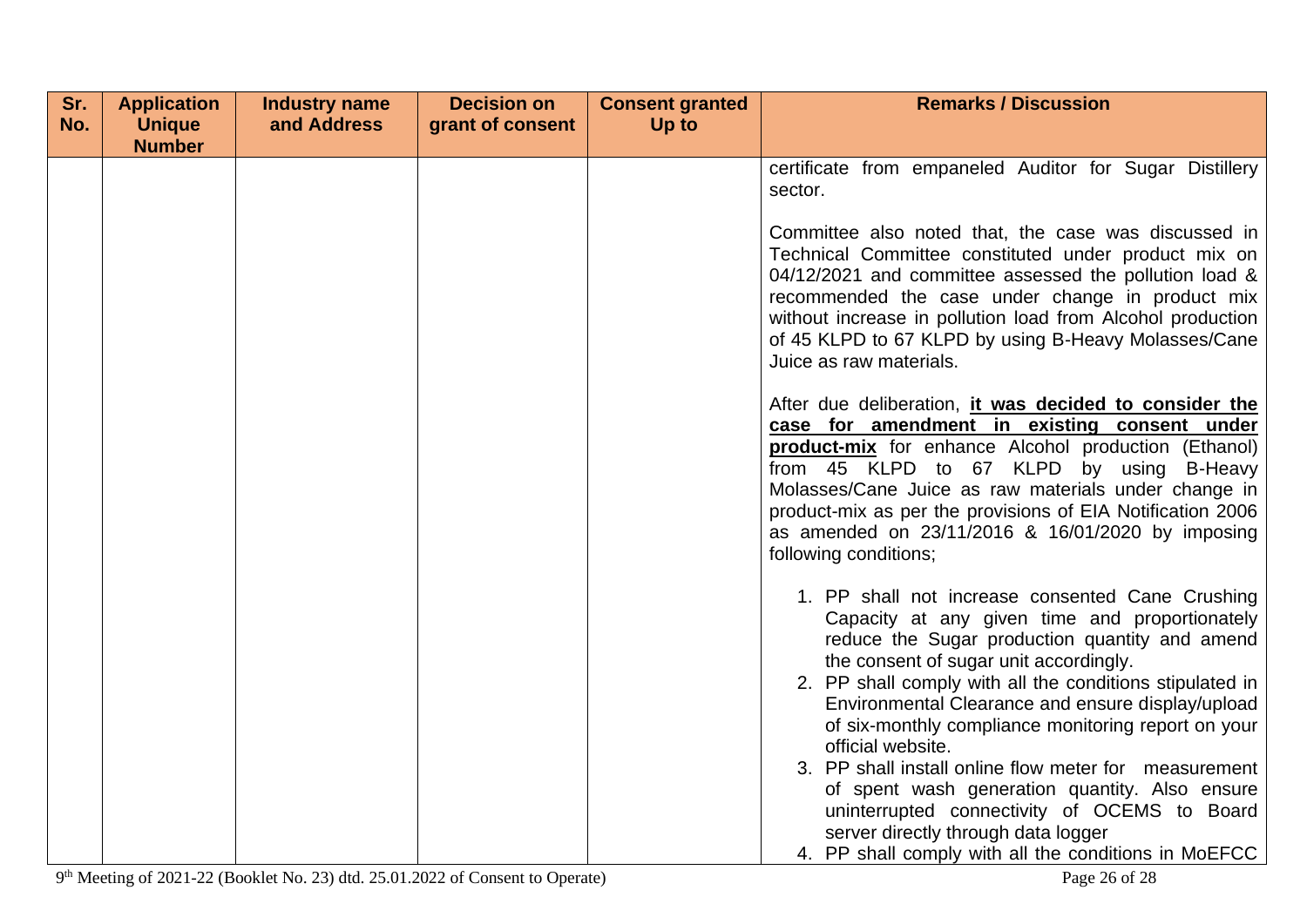| Sr.<br>No. | <b>Application</b><br><b>Unique</b>    | <b>Industry name</b><br>and Address                                                                                                              | <b>Decision on</b><br>grant of consent                                                                             | <b>Consent granted</b><br>Up to | <b>Remarks / Discussion</b>                                                                                                                                                                                                                                                                                                                                                                                                                                                                                                                                                                                                                                                                                                                                                                                                                                                                                                                                                                                                                                                                                                                                                                |
|------------|----------------------------------------|--------------------------------------------------------------------------------------------------------------------------------------------------|--------------------------------------------------------------------------------------------------------------------|---------------------------------|--------------------------------------------------------------------------------------------------------------------------------------------------------------------------------------------------------------------------------------------------------------------------------------------------------------------------------------------------------------------------------------------------------------------------------------------------------------------------------------------------------------------------------------------------------------------------------------------------------------------------------------------------------------------------------------------------------------------------------------------------------------------------------------------------------------------------------------------------------------------------------------------------------------------------------------------------------------------------------------------------------------------------------------------------------------------------------------------------------------------------------------------------------------------------------------------|
|            | <b>Number</b>                          |                                                                                                                                                  |                                                                                                                    |                                 |                                                                                                                                                                                                                                                                                                                                                                                                                                                                                                                                                                                                                                                                                                                                                                                                                                                                                                                                                                                                                                                                                                                                                                                            |
|            |                                        |                                                                                                                                                  |                                                                                                                    |                                 | notification dated 16.01.2020 & 2.03.2021.                                                                                                                                                                                                                                                                                                                                                                                                                                                                                                                                                                                                                                                                                                                                                                                                                                                                                                                                                                                                                                                                                                                                                 |
| 25         | MPCB-<br><b>CONSENT-</b><br>0000125967 | Loknete Marutrao<br><b>Ghule Patil</b><br>Dnyaneshwar<br>Sahakari Sakhar<br>Karkhana Ltd<br>320,334<br>Dnyaneshwarnagar<br>, Bhende Bk<br>Newasa | <b>APPROVED</b><br>1 <sup>st</sup> Consent to<br>Operate with<br>amalgamation of<br>existing Consent<br>to Operate | 31.07.2022                      | Committee noted that, PP has applied for 1 <sup>st</sup> consent to<br>operate for expansion of 2000 TCD with amalgamation of<br>existing consent of 7000 TCD sugar ie. total- 9000 TCD<br>sugar unit and 31.5 MW Co-generation.<br>After due deliberation, it was decided to grant 1 <sup>st</sup><br>consent to operate for expansion with amalgamation<br>of existing consent by imposing following conditions:<br>1. PP<br>shall operate<br>pollution control system<br>scientifically to achieve the consented norms.<br>2. PP shall provide CPU within 6 months and submit<br>BG of Rs. 5 lakh towards compliance of the same.<br>3. PP shall ensure uninterrupted connectivity of<br>OCEMS to Board server directly through data<br>logger.<br>4. PP shall provide tertiary treatment system to ETP<br>within 6 months.<br>5. PP shall submit/extend total Bank Guarantee of Rs.<br>25 lakh towards O & M of pollution control systems<br>and compliance of consent conditions.<br>6. PP<br>shall<br>submit<br>towards<br>proposal<br>upgradation/improvement plan of ETP within a<br>month and same shall be implemented within next 3<br>months so as to achieve consented norms. |
| 26         | MPCB-<br><b>CONSENT-</b><br>0000126192 | Mula Sahakari<br>Sakhar Karkhana<br>Ltd., sonai<br>(Distillery Unit)                                                                             | <b>APPROVED</b><br>1 <sup>st</sup> Consent to<br>Operate with                                                      | 31.08.2024                      | Committee noted that, PP has applied for 1 <sup>st</sup> Consent to<br>operate for expansion for Molasses based distillery 55<br>KLPD & 2 MW Co-generation. i.e 45 KLPD to 100 KLPD<br>with amalgamation of existing consent.                                                                                                                                                                                                                                                                                                                                                                                                                                                                                                                                                                                                                                                                                                                                                                                                                                                                                                                                                              |
|            |                                        | Gut No-854,859                                                                                                                                   | amalgamation of                                                                                                    |                                 |                                                                                                                                                                                                                                                                                                                                                                                                                                                                                                                                                                                                                                                                                                                                                                                                                                                                                                                                                                                                                                                                                                                                                                                            |

9<sup>th</sup> Meeting of 2021-22 (Booklet No. 23) dtd. 25.01.2022 of Consent to Operate) Page 27 of 28